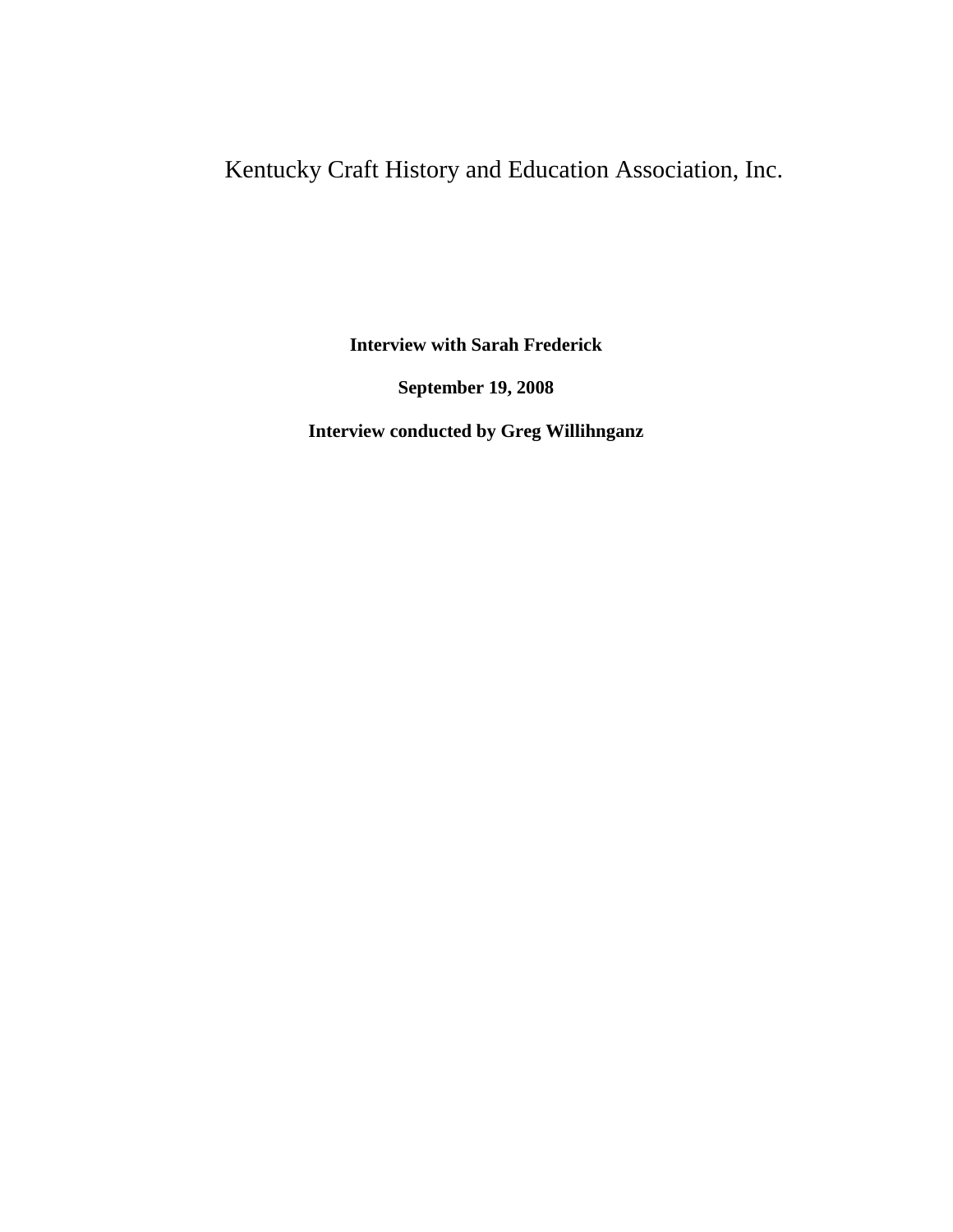# FREDERICK: (chuckle) Hello Greg.

WILLIHNGANZ: This is uh, this is a terrific house. Thank you for letting us come in and talk with you about things. Could you uh, possibly…no one else has, but perhaps you can, in one sentence tell me about your career. Describe the type of work you do.

FREDERICK: In one sentence (laughter)?

WILLIHNGANZ: (laughter) As I said, no one else has, but perhaps you could…

FREDERICK: Yeah, well actually I have something fairly interesting that I wrote for it…

WILLIHNGANZ: Oh, okay (interrupting).

FREDERICK: …that I think describes me. It's…this is written more or less at this point in my life as I look back over it. I grew up in Louisville, Kentucky, but as a young woman left for California to study art. This changed my vision of how life might be lived. I came away in love with the ceramic arts and the look and feel of California in the 50s. So, I have spent a lifetime in clay, studying further in Maine, Kentucky, and New York, Canada. Soon after graduate school I went to work for myself producing a line of decorative pottery, which was exhibited and sold nationally. Most of the important events in my life are centered around the relationship with clay and other artists.

WILLIHNGANZ: That's terrific. Even though you say you haven't done clay now in several months.

FREDERICK: Yeah, it's been sporadic for the last few Years. Because of moving, and…various things. But um I took on a project this summer, the Makers Mark: Mark of Great Art competition which was laid out to artists. And, I think a lot of people were kind of suspicious, like "what is this" and "do we really want to do this?" and "isn't it all about Makers Mark?" But I took it on as a challenge because I've been very interested in the bourbon industry and uh that part of Kentucky, Nelson and Marion County. And I've made several (bourbon?) artifacts, so I took it on, largely to get me back into the clay studio--which it did. I made a casting of, um, a very large Makers Mark bottle and carried it from there. It was kind of a joke project…had to do with Bill Samuels…who is quite a character (chuckles).

WILLIHNGANZ: To say the least (laughter).

FREDERICK: And I once had my picture made with him at Ham Days in Lebanon. He was wearing a pig mask, so I developed this product called, uh, Bill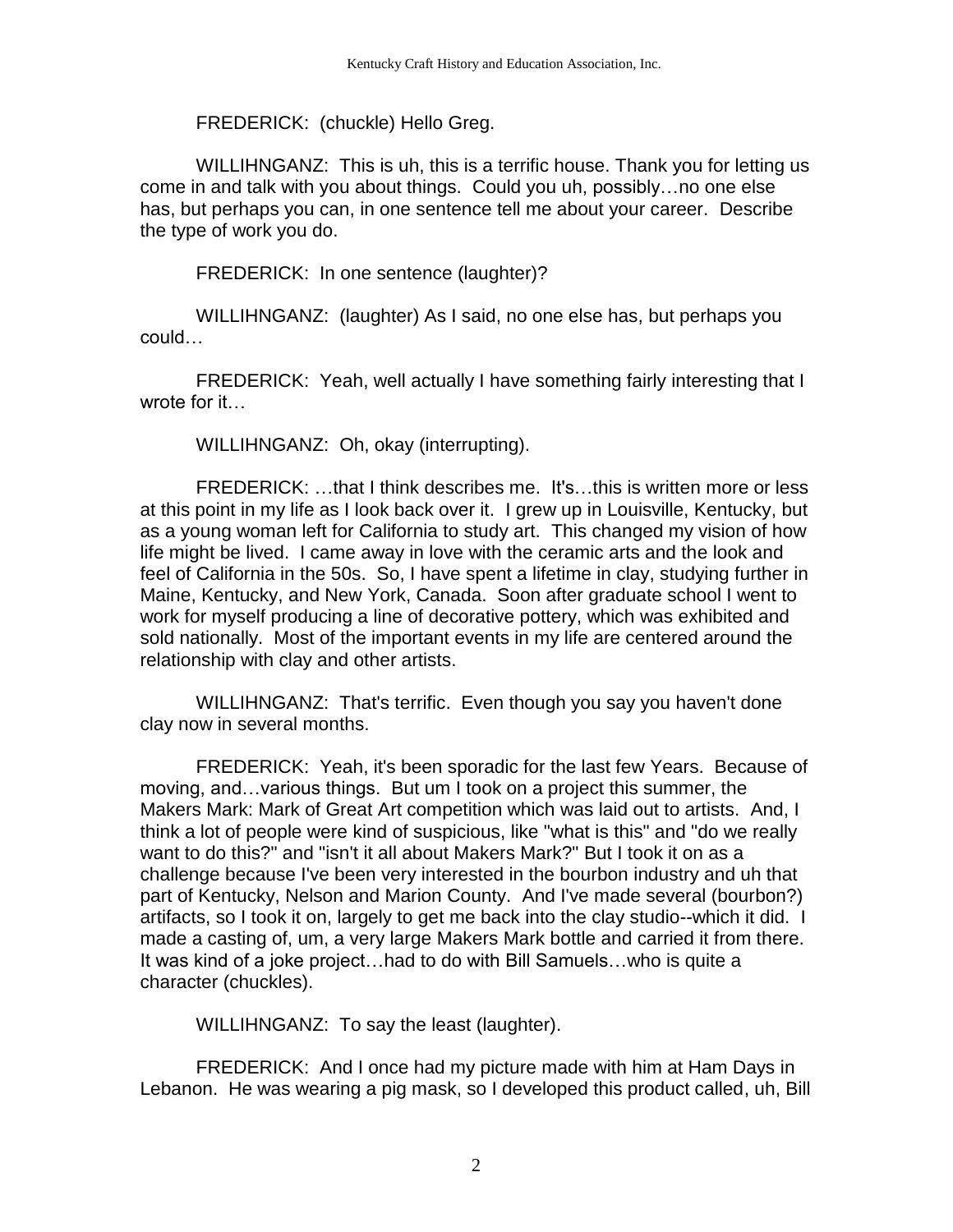Samuel's Very Own Ham Days Bourbon, Ninety Percent Full Proof. So, it was pretty elaborate. I had to get a label made, and uh…But, I, I learned quite a bit and I worked with a very interesting student from U of L, who was incredibly helpful to me, Bridgette Buyers, whose…um…working in ceramics at the University of Louisville. And I learned to make casting slip, I learned to make a mold which is a wonderful way to make things. I…we always scorn that. It's like "Oh, who would do that?" But, I can think of a lot of things I'd like to make that way. It would come out very fast and then I could alter them, so it's on my agenda to do that.

WILLIHNGANZ: Okay, interesting. Maybe you could uh…just uh…bring us up to speed from your childhood forward. Did you grow up…were you born in this area?

FREDERICK: I was born in this area. My father was from Louisville. I was actually…I wasn't born here. Did I say that? I was born in Manhattan, because my father was working for a Louisville Company up there. My mother's from South Carolina and Philadelphia. But we moved here when I was three, and I grew up um…I think I was pushed a little hard to be regular, or conformist, and I went a bit underground. I was a little bit rebellious. I wanted to wear different clothes than my mother wanted me to wear (coughs). And in school, I was thought of as a pretty good artist. And in high school they said that I would probably end up on the coast of Maine as, I'm not sure doing what…but. I went to a very traditional college in Virginia from high school…was really…it was a place where I should have felt comfortable but didn't, and there wasn't much art. So, halfway through I transferred to Mills College in Oakland, California, and I was just blown away by California. The climate... in the 50s it was this very much more democratic place than it probably is now; you could be somebody either wealthy or intellectual, and live next door to somebody much more usual. It just seemed like a very influx and interesting place, and of course San Francisco was really even more beautiful then than it is today. It was…so back, and uh…and I…there I could major in art, which is why I went there, and in a basic crafts class I fell upon ceramics. I mean, who grows up in the '50s thinking, "I might become a potter", or, "I might work in clay". I knew nothing about it. But, I happened to have a simply wonderful teacher who was trained at Alfred University, a kind of mecca of ceramic arts in the United States. And, he was a very charismatic Spanish, from Spanish heritage, San Francisco born, and he was just a pied piper. I just…that was it for me. There was a craft guild there of older people, who use the studio and had sales on the tennis court. The whole life of ceramics seemed…seemed interesting to me. And there was also a wonderful music department at Mills: Darious Miou, French composer, early 20th century composer, and his wife Madeline. He was on the faculty; they both were and lived there. The music…I never, (unintelligible) got a masters degree at that time, before me, but…um at Mills College. So, it was a culturally interesting place and very beautiful it was…um.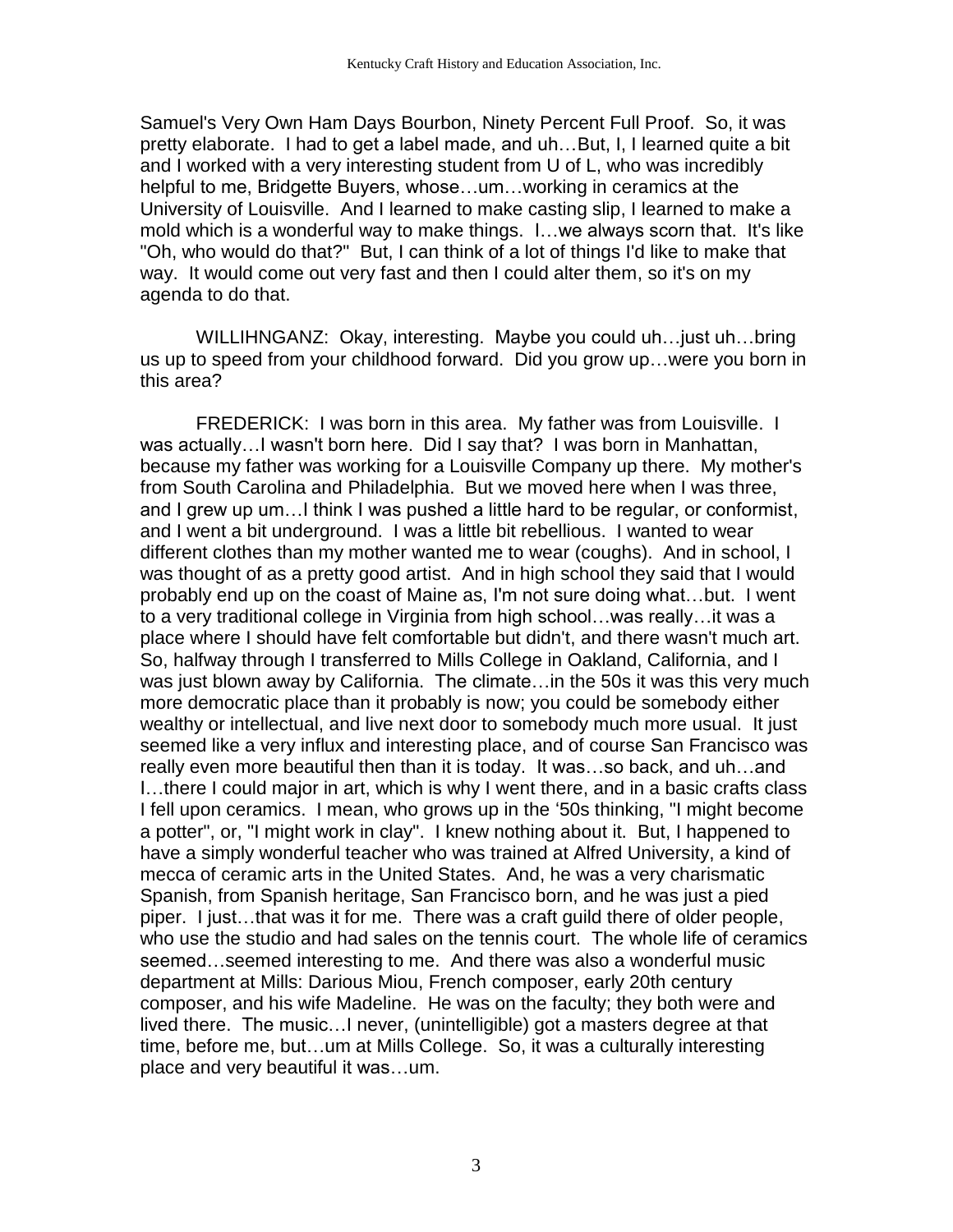WILLIHNGANZ: We're going to have to hold off.

FREDERICK: They come up the hill (covered by train noise), so they're pulling cattle…

WILLIHNGANZ: I see.

FREDERICK: …instead of up coming up from downtown…this is very hard for me.

WILLIHNGANZ: How many times a day do you listen to this?

FREDERICK: Well, there are 30-33 trains a day but they don't all come that way. And, its, you know…I quite…I grew up liking trains so…you…it does block your conversation. I like living near the train tracks, and if you looked out my windows you wouldn't even know they were there.

WILLIHNGANZ: Wow (laughter) that's nice. Sorry I didn't mean to interrupt you…

FREDERICK: No, I'm sorry (chuckles) where were we?

WILLIHNGANZ: Well, we were. . . Mills College.

FREDERICK: It was intellectually, visually stimulating and very beautiful. I remember especially, well…when I got there first it was summer time. And the hills were all brown, and there were many many kind of Mediterranean-type buildings, and red tile roofs, and blooming flowers, and you could have imagined you were in Italy, or on the Mediterranean, or Spain. That kind of…that's how it looked. And in the winter, when it began to rain, the hills would all turn green. You probably know this from being there.

WILLIHNGANZ: I didn't spend excessive months there.

FREDERICK: Yeah, but in winter the hills, all the big, beautiful rolling hills all turned green, it looked like Ireland or…so. I loved it, but when I graduated from there, um…my parents had given me a Volkswagen, and they had…it was an older one. It in fact had little windows for the cart in the middle, and they had brought me a picture of it and my teacher said, "Is this to let you go or bringing you home?" And actually, I was still pretty young when I graduated from college. (Unintelligible) but in knowing what to do, here I was wanting to do art, and knowing that my family probably expected something a little different from me. So, I did come home for a while. But I soon moved to Boston to live with a high school friend. I lived in Cambridge, and our landlords were artists and they helped me get a job with, in an art studio, apprenticing for some artist who worked in a building where there were two young women doing weaving and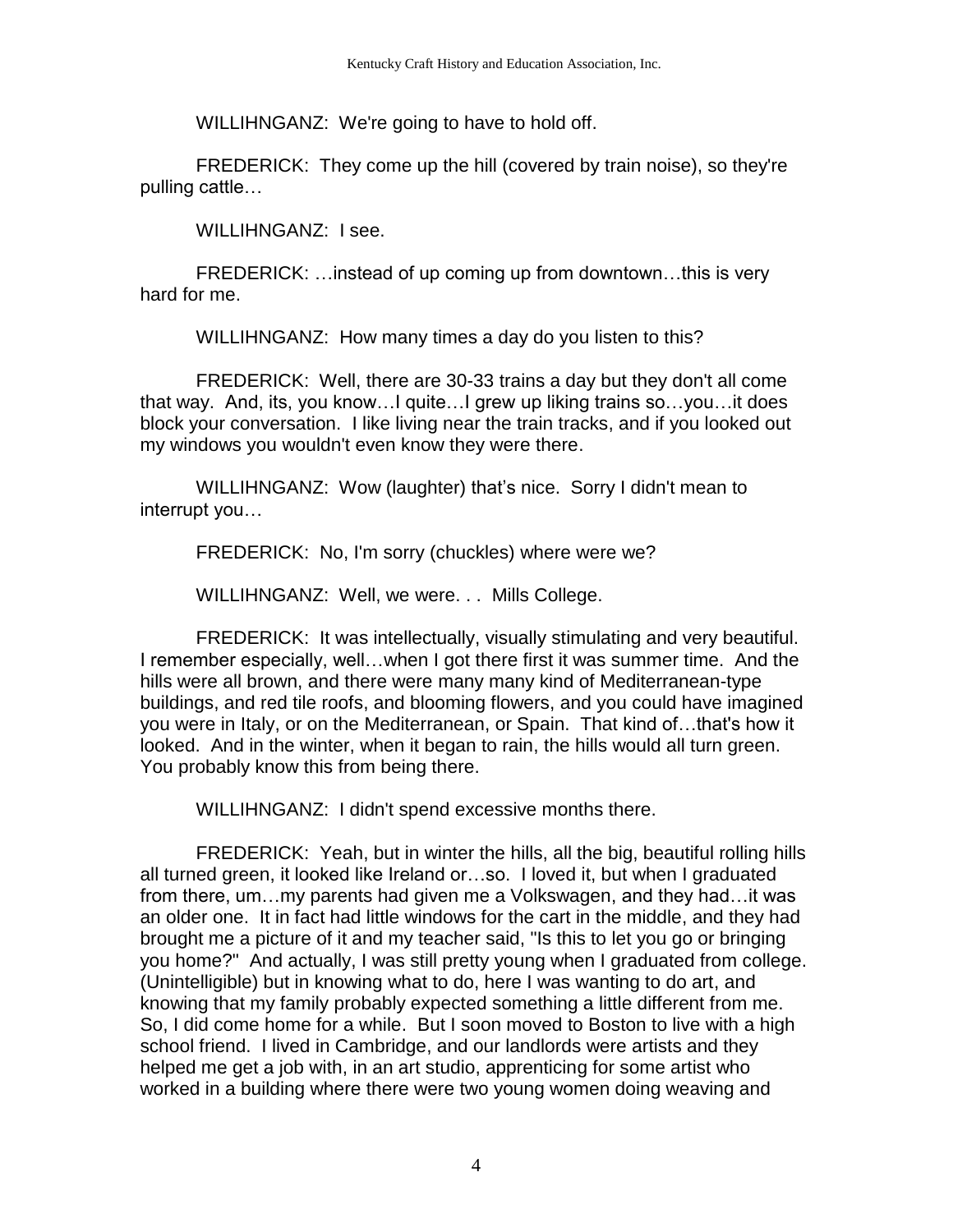making a living, and two young men doing furniture also. And it was like, "Oh my, there are other things you can do in art besides advertising (Unintelligible). So I met a lot of people in Boston who were working in art, and I think that was when the decision came that this was my life, and it was all on me now. How am I going to make it work? So I went to an art school one year there. I went to a school called Mass. Art. It was the Massachusetts College of Art which was a public school to train teachers…art teachers for the schools…but it had to be a kind of an off-beat place for the very good faculty, and so I was there in the ceramics department for one year. And through that, connections and the job, I had I met a lot of artists and saw how artists live. I happened to live at the very low end of the scale. I had a 25, year-old Chevrolet I think I paid \$25 for…is that possible? It's possible because this was in the late 1950's. Well, I came back to Kentucky in 1960, but employment was hard. I worked in the Jewish Community Center teaching classes, and I worked at a very upper-end museum teaching classes to children. It was just very hard, so in about 1960, a friend of mine, Debbie Newman, who was a painter who was living in New York, was also deciding to come back to Kentucky. So we set up a studio on Frankfort Avenue and had a wonderful time. And we also job-shared. We had a job that we shared at the Norton Psychiatric Clinic doing…running (Unintelligible). I would work three days a week and do two in the studio, and then it was turned around.

WILLIHNGANZ: Excuse me. I wonder. Would it be possible for us to close the windows?

FREDERICK: I think it'd make a lot of difference. To tell you the truth…

WILLIHNGANZ: Oh…

FREDERICK: There may not be one for awhile

WILLIHNGANZ: So tell me again, you were in this house, timesharing this job.

FREDERICK: Studio, yeah. We had an apartment on Frankfort Avenue, and across the street where the Grape Leaf is, that was where my studio was. And this is a little aside, but at that time there wasn't Interstate 64, and all the farm trucks came to the stock yards that way, so all the big trucks were pulled to the stock yard there at Clifton. And it was on the Railroad tracks too, so I've spend a lot of time on the tracks (laughter).

WILLIHNGANZ: (laughter).

FREDERICK: And then I married and lived on South Peterson, so I was still in Preston Hills. I grew up in the Highlands. I've lived most of life in Louisville within about three square miles.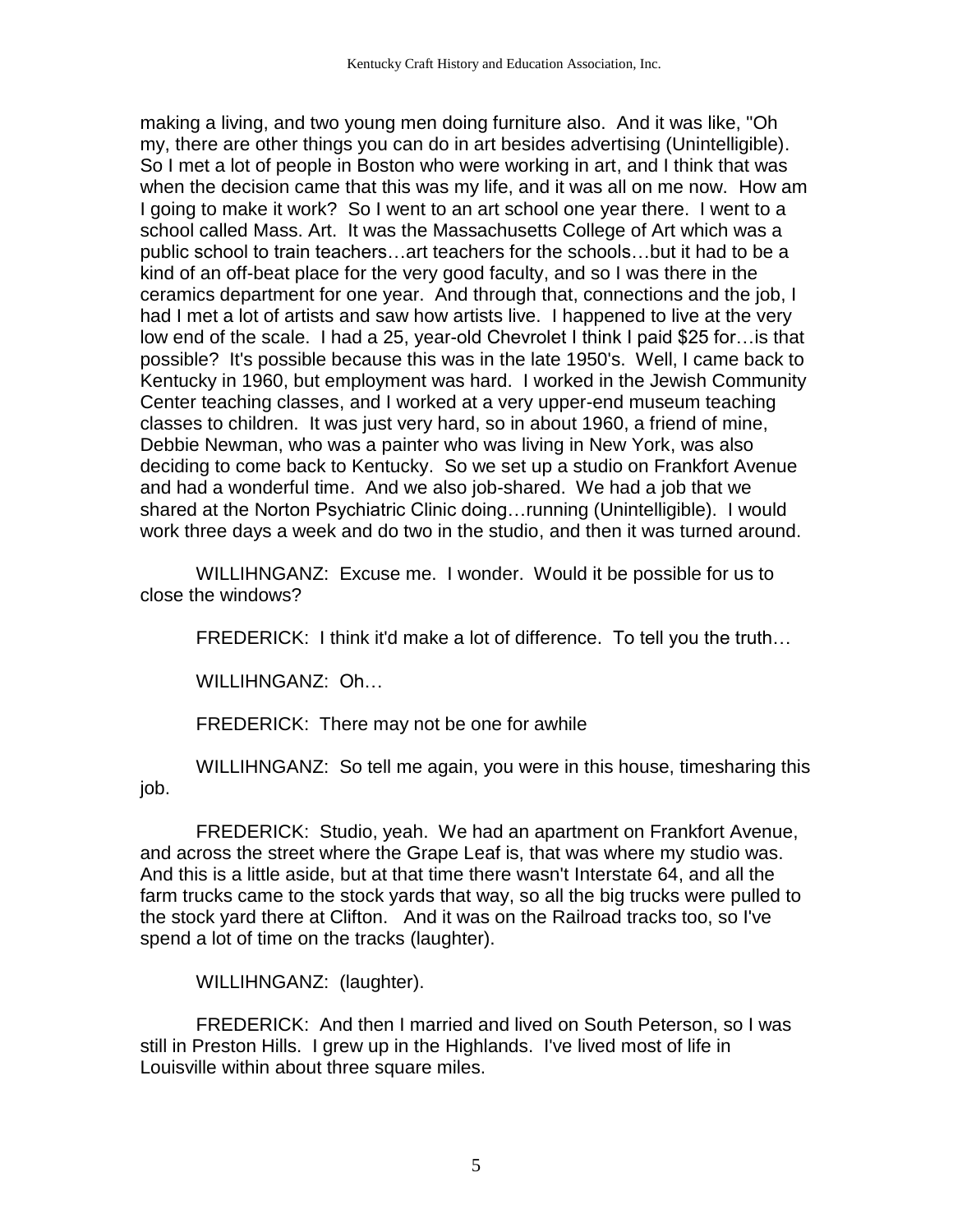#### WILLIHNGANZ: Wow.

FREDERICK: And I had thought when I came back here it would be temporary. I was really aiming to go to the southwest, but I really didn't get to Arizona and New Mexico. I did go to Montana, but I didn't get to where I thought I was going until about 2005. I hadn't been to that part of the world really. I did make a trip to Phoenix from Mill's College. But anyway…so about three years in this studio I was introduced to Louis Frederick, whom I married. He was a commercial artist and a collector, and a very talented man…a bit older than myself. I met him through Mary Alice Hadley. We married and had two children. Louis has since deceased. We were married for about 12 years. He was not an easy person to be married to, but I learned a lot. It seems like everything helps you to learn something else. I think I became…he thought I was a peasant girl, and I was really something very different, and geared to be independent. He had come from a Hungarian background and felt he was quite flamboyant, and an artist--he expected something different in a wife. So, then I began my life as a single person, and I hadn't done much art during that period, and I thought, "Uh, it must be over!" Because I had an art history professor who said that, "An artist's most vital time is in their 20's and early 30's, and if it doesn't happen then…" I don't know…he gave me the impression that my most vital time had passed, but it didn't turn out to be. I had, really…when I got back to work, I had really learned so much and first thing I did was go to Maine to study at the Haystack school one summer. Then I came back to Louisville, and had started a small studio doing some African based work. I had been at Haystack in the '70's, the summer that Nixon resigned. At a time when the Haystack school was trying to become more integrated, and they sponsored a lot of African- American students and faculty throughout most of the summer--either African-American professor or African artists. So it was very very exciting. And I had a Nigerian teacher--ceramic artist, and so I came back building kind of Tribal bowls and that kind of thing. But I happened to visit the ceramic department at the University of Louisville, which was then being run by Tom Marsh, who was a wonderful potter. And I'd known Tom for quite awhile and I thought, this is just too valuable of a resource to pass by, so I enrolled in school. And I had a young woman living with me. We didn't call them nannies then, but it was a young woman who needed a place to live, and was really willing to watch my children because the classes were in the evening. That particular…at that time the course was geared towards art teachers, so people who were already teaching schools could get a masters in ceramics, and they…and teaching ceramics could. So it was really, really interesting group of people I was with, simply wonderful three years that I spent there. Tom Marsh was trained in a very traditional way. He had studied ceramics in Japan, so it was really all about classic pottery form, (Unintelligible) pieces, it was very stimulating. When I had my graduate show, I concentrated on the plate form which I'd started making in…and the reason that interested me was as a palate to decorate, and also, that was the late '70's. You weren't here, but we had incredible winters when you were just like snowed in for days. Schools closed for weeks at a time. We had two winters like that, and I was just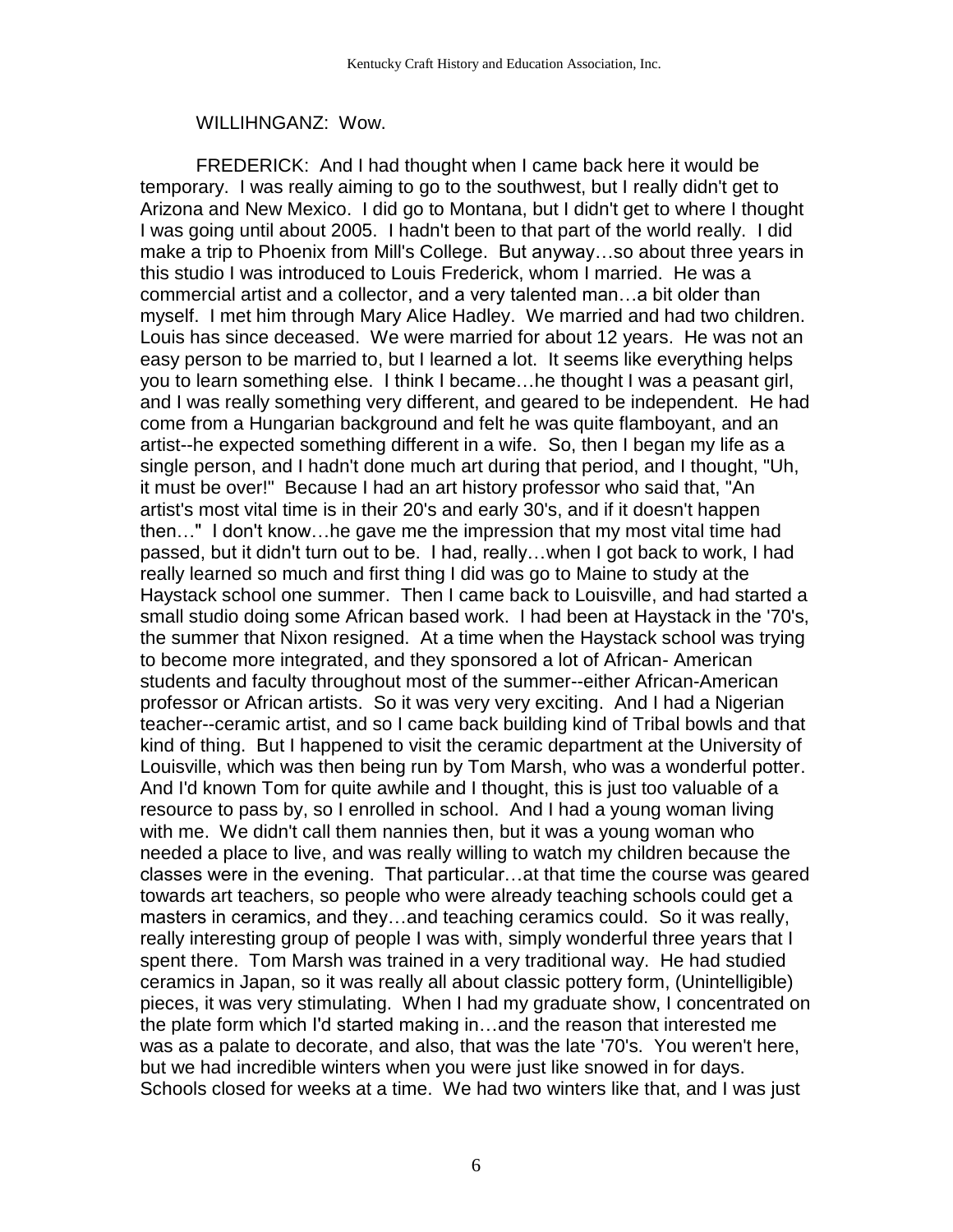blown away by the winter landscapes, so I was making porcelain plates and drawing on them with (Unintelligible) and painting, and that was a kind of vein that I really wanted to follow. And after I…when I was in graduate school thinking, I could justify this because then if I got a teaching job I would earn more. But, I went into a kind of non-traditional job actually. I took over running a clay studio at the Tom Sawyer Park, and actually I was paid incredibly little. I was a recreation…I was on a scale of Recreation Worker, but I had free rein to set up this studio in a wonderful little building which was called the Root Cellar. It was an old cement, stone barn, on the back side of Tom Sawyer. And that was a wonderful experience. I taught…I've had some really good teachers, Tom Marsh and a graduate student from Minnesota…so teaching. I had good teaching models, and I had some great students, and we put on a very large sale, a ceramic sale. We invited some more professional ceramic artists and the students all…some students signed up to work. We had semester, you might say, working towards the sale, and making work that was pottery that was appropriate for sale. So that was a big success. But really, it became very hard to work, with two children to care for at that pay scale. So um, I began to look around and think what other things I might do, and I thought maybe it'd be fun to work on Main Street. And I took a job workshop at the University of Louisville, and saw that I was qualified to do things like floral. And I was on that side of the scale, but I had signed up to do a show at a small…one of the few galleries in town, run by Fred Merida, a local artist and gallery. He now lives in Western Kentucky, but he and his wife are both artists and I was due to have a show there. In the mean time I'd signed up to take typing, and it just, I just, the show convinced me I could do it. I'd met an artist named Marcia Silverman, who was a highly professional, nationally known ceramic artist; her husband Jack Firestone was manager of the Louisville orchestra, which is what got them to Louisville and she said, I said, "How will I ever make enough money?" And Marcia said, "Sarah, if you're, if you get in the right groove, it's not a matter of making enough money, it's matter of making enough work." Which is kind of how it turned out to be and in the '70's. The people who made it, who made a lot of work were people like married couples who could come to the fair with volumes of work. And there were a lot of studios like that in the upper mid-west, like Michigan and Minnesota, where a guy would set up a studio, and young artists like myself would go there and throw all the pots, kind of (unintelligible) in England. So making enough work…So what I geared myself toward was getting into some of the big national shows where supposedly you could sell a lot work, and my stepping stones to that were the Kentucky Guild, doing the Kentucky Guild fairs which were fabulous…where I made some of my best lifetime friends…still friends...artists who many of whom who were living, back  $-$  to  $-$  the - landers who've moved to Kentucky from somewhere else because of the inexpensive land. And many of them have moved to Cincinnati, Lexington, Danville and mainly because as their children grew older they felt they needed something other than rural education. But, that was a great group of people and the craft fairs were fun, and they were pretty good for money making. And I got into my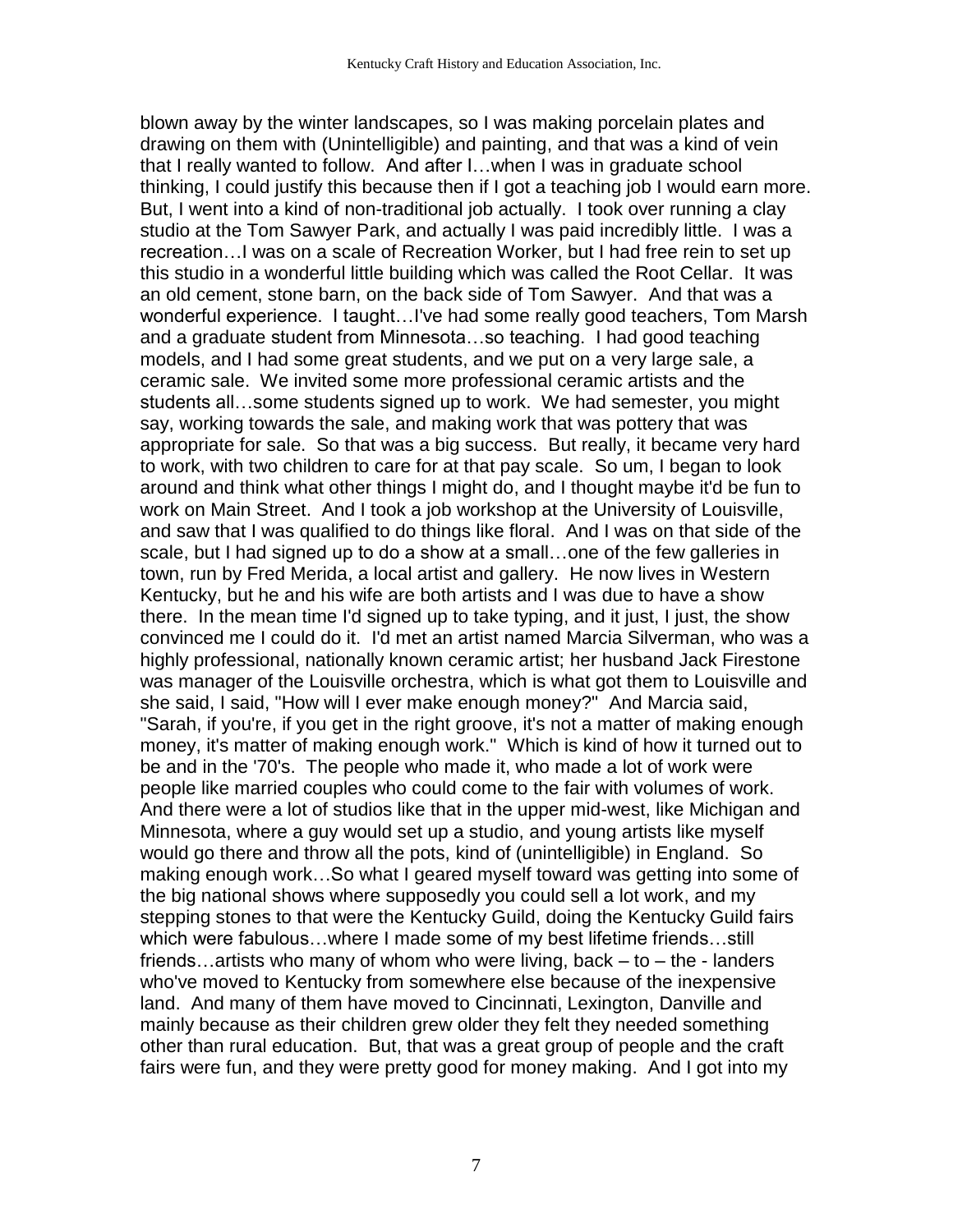first gallery, the Appalachian Fireside Gallery…around Jerry Workmen…a very intense person, but the kind of person one needs in the world of Fine Art.

WILLIHNGANZ: I interviewed Jerry for this.

FREDERICK: Did you?

WILLIHNGANZ: Yes I did.

FREDERICK: Yeah…

WILLIHNGANZ: Okay. I was wondering. What year did you join the Guild?

FREDERICK: Well…I had finished graduated school, so it must have been about '78 or '79.

WILLIHNGANZ: Okay.

FREDERICK: And it was about that time that I also met Wayne, who hung around (Unintelligible) a lot, and Wayne was a real star at the (Unintelligible) fairs. He just had such wonderful work. It was sculptural, you'll see. Um, so, the Guild fairs…in then…that was the really wonderful era, when Phyllis George was the Governor's wife and took on Kentucky crafts when Al and Mary Shands were coming to the (Unintelligible) fairs and buying work. And then there was the development of the Kentucky Craft Foundation. And so, I came in at a really really very good time. They were working with the state. There was, at that time I think, that it was a separate department. I'm not sure at the exact configuration, but what I knew was the Kentucky Craft Marketing Program, and I think (Unintelligible) was there from the beginning. And they had a couple of shows. I was in one of their first shows and I was still making kind of an electric kiln fire porcelain work, little vases and things like that. And I sold things to a department store chain called (Unintelligible). And so I had my first experience with getting out orders and that kind of thing. I did a few more of those at one of the markets, at that time; I had started to do a different kind of work. I had gone to a workshop in Tennessee at the Appalachian Craft Center, which was at that time a specially set up place by the Congressman from Tennessee. It's on I-40 a little bit east of Nashville, beautiful place, on a big lake, and it was designed by a woman named Susan Peterson…who's very big in crafts, a writer, and a curator. And they had an extraordinary faculty, and they had wood, ceramics, glass-blowing, and probably some fiber arts. And I studied ceramics with three fabulous teachers: Cynthia Bringle, Sandy Simon, and oh, I can never remember the other guys name, but Joe Bova, Joe Bova, who taught at LSU. And from Sandy Simon I learned to paint on pots. She had little paint brushes called Daggers Strikers that are used in the auto, in to doing auto design…that kind of thing. And she was using something called glaze stains which were ceramic grade pigments…what's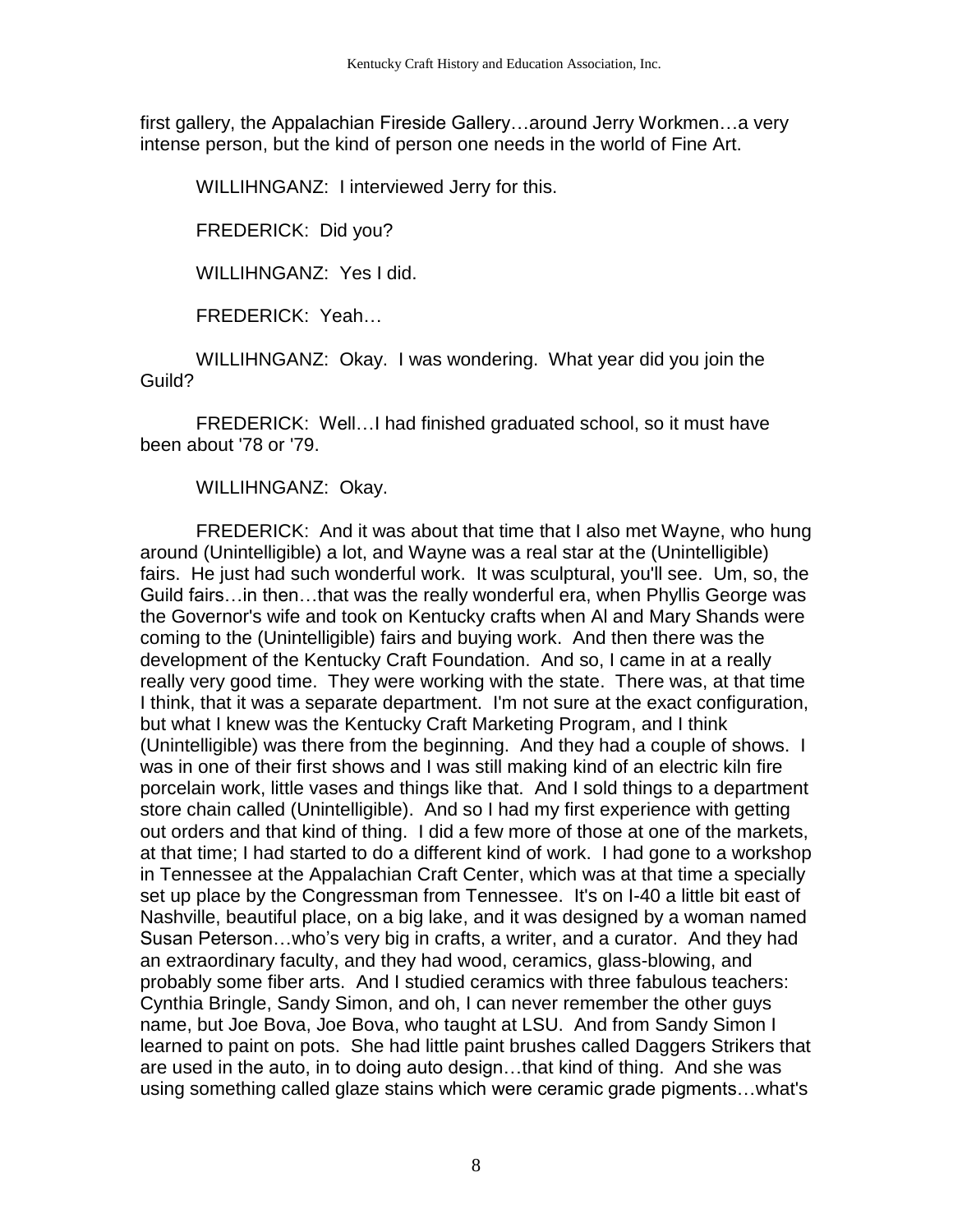used basically at that time to make your refrigerator avocado green or harvest gold. They were products for the ceramic professional enameling and professional ceramic industry. But, she figured out how to get them and they were available to artists, so I came back and started painting on everything. I painted on bowls and porcelain, terra cotta…and it was the terra cotta…were…they seemed to go the fastest. I, I think I didn't bring upstairs. Here's the little…a little plate that's now broken. But I did all kinds of painting on big pieces, small pieces, and you'll see some of those in the slide show that I have. And it was very exciting, it was kind of um...it it became the most exciting part of the work for me, the decorating. Well, I called it the romance of ceramics or something like that. It was just when I would go into the basement, I had then moved in with my children to a large 1907 frame house in Crescent Hill. I had a studio in the downstairs back porch. I rented the first floor, but I borrowed back the back porch from my tenant who'd been a student of mine at Tom Sawyer Park, and I went from there to the basement, the usual first studio in the basement. So, at this second or third Kentucky Crafts Market I went to I met so many people who said, "This is really nice, you should take this to Chicago". And was like, "Oh wow, that sounds kind of like…I'm not sure I can do that with two children and". I knew that sending around slides was…kind of like they probably got left on a desk. So it was at that time that I began to really work hard to get into the American Craft Council shows. And for me it was more of an art aide, it was kind of on the side line, an income gain. But, it turned out to be how I made a living. I went to my first big show which had lots of people that I knew from the magazines, and it was, it was scary and very exciting. This is a (unintelligible), I took everything I'd ever made practically-porcelain, terra cotta, big, small, sculptural. And a man named Jerry Williams who used to edit a magazine called Studio Pottery, I've known him in Boston because we visited his studio for my art school, and he came by and said, "Who made all of this?" (Laughter) And um, the things that sold were this, this terra cotta with this kind of matte finish that I've developed, and um…for instance, I'd always loved this wreath that my Grandmother had had of Mexican fruit, and I have one I can show you, it's downstairs. So, on this…during a summer when I was teaching a workshop in Nelson County, they had some this old fruit and I started baking fruit pieces. They were decorate…and then I decorated them, and they were really pretty nice. And I took them to the show just as kind of, well accent pieces in my display. A very, very stylishly dressed woman came in and said, looked around, she said, "Well, I'd like to have three dozen of these. I'm from the Dallas Museum of Art". So, that was kind of how it began. I came home with…I don't know about the first show, probably about \$4,000 worth of orders.

WILLIHNGANZ: Wow.

FREDERICK: Yeah.

WILLIHNGANZ: That's terrific.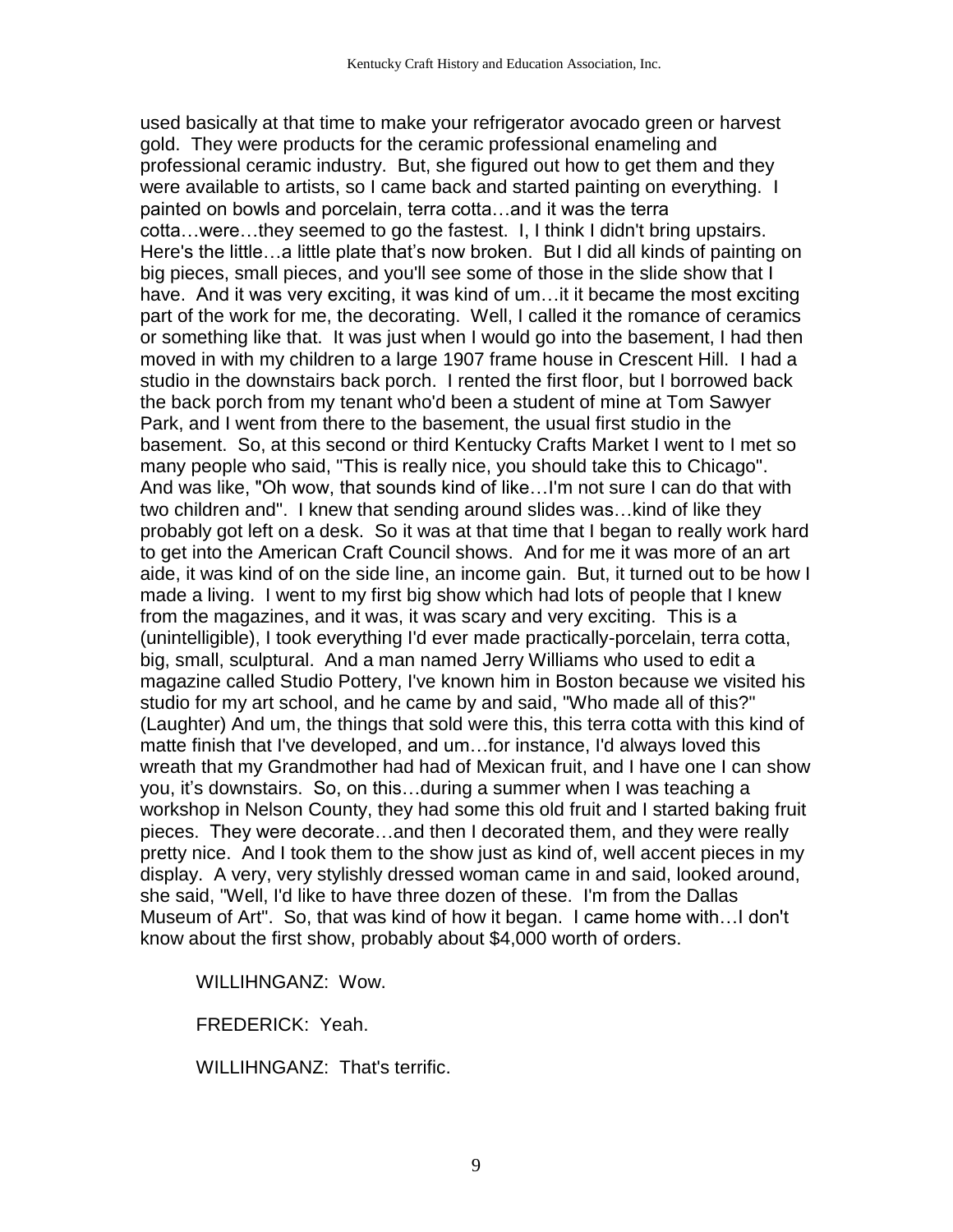FREDERICK: But that's how it worked. You took your stuff and the people were there, and it was the 80s…this was I think '84. There was a lot of money--a lot of wealth. A friend of mine told me, "Well, if you really make it, I have to tell you, you will no longer be selling to your friends, you'll be selling to wealthy people who are buying it because their partners have one" (chuckles). It, it didn't matter. It was…it was a very exciting kind of way to go because the shows were fun to do. My friend Rand Haslet, who went with me once as assistant, called us urban gypsies because we go there in our blue jeans and our overalls, and we're doing (unintelligible) work, setting up. Then, we'd change into our art clothes. And then we'd go out to a wonderful restaurant to eat in some wonderful city. So, that again was a great friend making, and work trading, and challenging. So, Marshall was right, it was about how much work you made. So my first assistant was a Brit, the brother-in-law of friends of mine who'd come for three months stay in the States--in Louisville. And he had recently trained to become a potter. So he came to work for me and he was a very, very charming fellow. He smoked a lot of cigarettes and didn't come to work 'til noon ever, but he had been trained in the British way, and he said, "Okay." My studio looked kind of like my house, full of objects and he said, "First thing we have to do is get rid of your three dimensional, your three dimensional studio, or I forget how he put it, it was funny. So we need to take all the objects away, build shelves in a kind of English fashion…which was good. Those shelves stayed in my basement right through. So, that's where my business began to grow, and I did go with a kind of low (unintelligible). I really wish I had more of it to show you, but the charm of it was the surface, this kind of matte finish surface. So these were gray stains mixed in a, mixed with slip and a little bit of flux to keep them to stay on the clay. And that's what colors the clay…and its…its permanent, and it has a kind of velvety finish which is a lot of the charm of it. So the way the main design feature came up, I can show you in the slide show, but not with this. There are little crocheted clothes and things like that that are used in many ceramic studios to stamp in clay. This texture, and because painting an image on everything I did, as I did in the beginning fruit, and you know, that was like making little canvases. So, what I began to do was just to lay a piece of, of some kind of crochet, and I have some I could show you, but they're not here right now, and then putting in a pattern and then drawing on that, and then it ended being all pattern, like this. And this was one of my…really this was my bread and butter item, this is a little…I then had a later…had an assistant who was a Berea student and she said, "Oh, Sarah, we could make oil lamps". And I said, "No way. That sounds…I didn't like the idea of making oil lamps, but we developed this way of making them with this little flower top and this pattern and this was really my big bread and butter item. I sold thousands of these, I'd have to say, over time. They got better as they went along, and this is again the crochet. And people would say "How did you do that?" And they didn't somehow recognize that it was, you know, old placemats and doilies and that kind of thing. So right through my work, there was a way that is was both thrown and hand built…a lot of jars…I really wish I had more to show you, but it's mostly gone, sold. But, many of the jars…I never had liked making lids and this came about at a Berea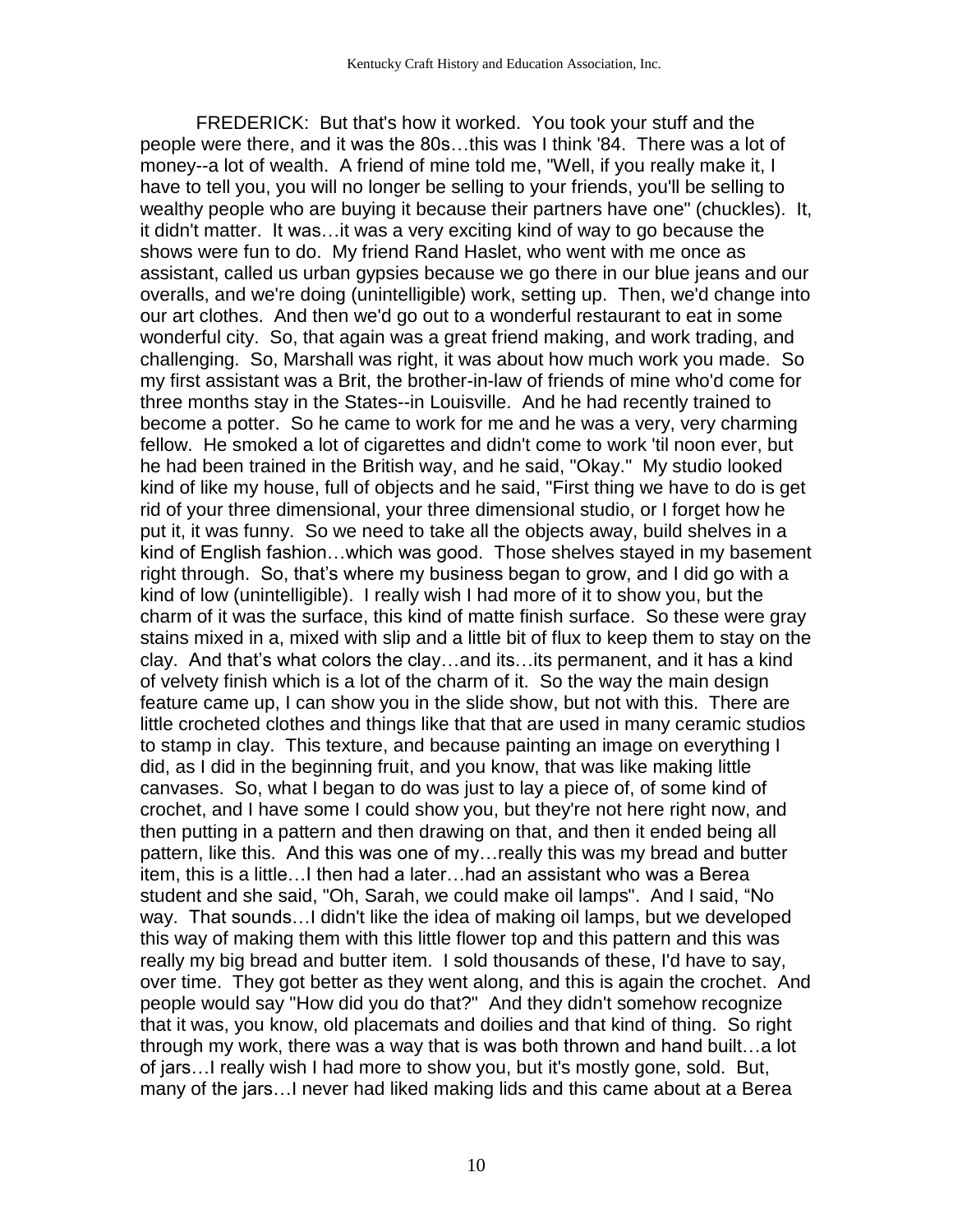craft fair. I had some, sort of bigger jars…some of the jars I'd made, and I had little lids that just plain fell off. They weren't well made. And my daughter put a green delicious apple into this jar and it looked so good. So that was something I made a lot of, these kind of, these kinds of things. And teapots made that way…and we made serving bowls…large bowls in large organic forms, which you can find in my slide show. I have a pretty good, a pretty good photographic record of those pieces. So, '84, '85, '86…in '86 I had an employee that I got by advertising in a craft magazine, and he was an Iraqi man, a young man who had left Iraq at the time of Sadaam Hussein and was not able to go back because he would have been a draft dodger and whatever. He was here for keeps, and he was between undergraduate school and graduate school and he came from a manufacturing family. He was a potter, and he really helped bring my business to another level. There were many steps that we were able to do in a more practical way. We did…we stopped hand building the large jars. We made big molds and we coiled inside so everything was still hand built, but we made everything faster. And that, that helped a lot that we could get out lots and lots of work. I went to a show in West Springfield, Massachusetts. I'm not sure exactly when that was…maybe '88--'89. And I took so many orders that I had to say sold out, because I had taken orders from…this was June through June of the next year. And then I learned there were people who wanted it even in the next year. So, at that point, you know, I was not a likely person to have come to that kind of place in my life…very shy girl…lived mostly in my head and here I am the prom queen, you know.

WILLIHNGANZ: How old were you at that point?

FREDERICK: Um…42 or 3…Yeah. I've always lived kind of a generation behind because of going to school and starting out in my forties, so I'm, I have a lot of friends in the baby boomer generation even though I'm older. Anyway, so that was great. So the way it turned out, I was really able to make a living. I was able to put a new roof on the house. I was able to buy a new car…things I never thought would be possible. And I was able to um…um…save money. I started my first account; uh what was it, a mutual fund, Yeah. So it was all good, it was um, in the, in the beginning like most things, more fun. In the beginning I had too many people working. I had to get it back to where there was one person who was throwing, one person who was doing the hand building who also did the packing, usually, and then a person in the basement who did the decorating. And then I, at that time had, had repaired a garage, an old three car frame garage in the back of my big house, and I worked out there. But, because we were busy often, somebody else had to work with me. And then, there was the management, and all the billing, the contact with customers. I actually liked my contacts with galleries. That turned out they were people like myself trying to make a living. People would say, "But you have to give them fifty percent". But hey, they're selling it for you and they pay for it to be shipped to them, so that was how it went. I have a friend named William who probably still works as a manager at the August Moon and Fong Chu. A Louisville artist, who worked for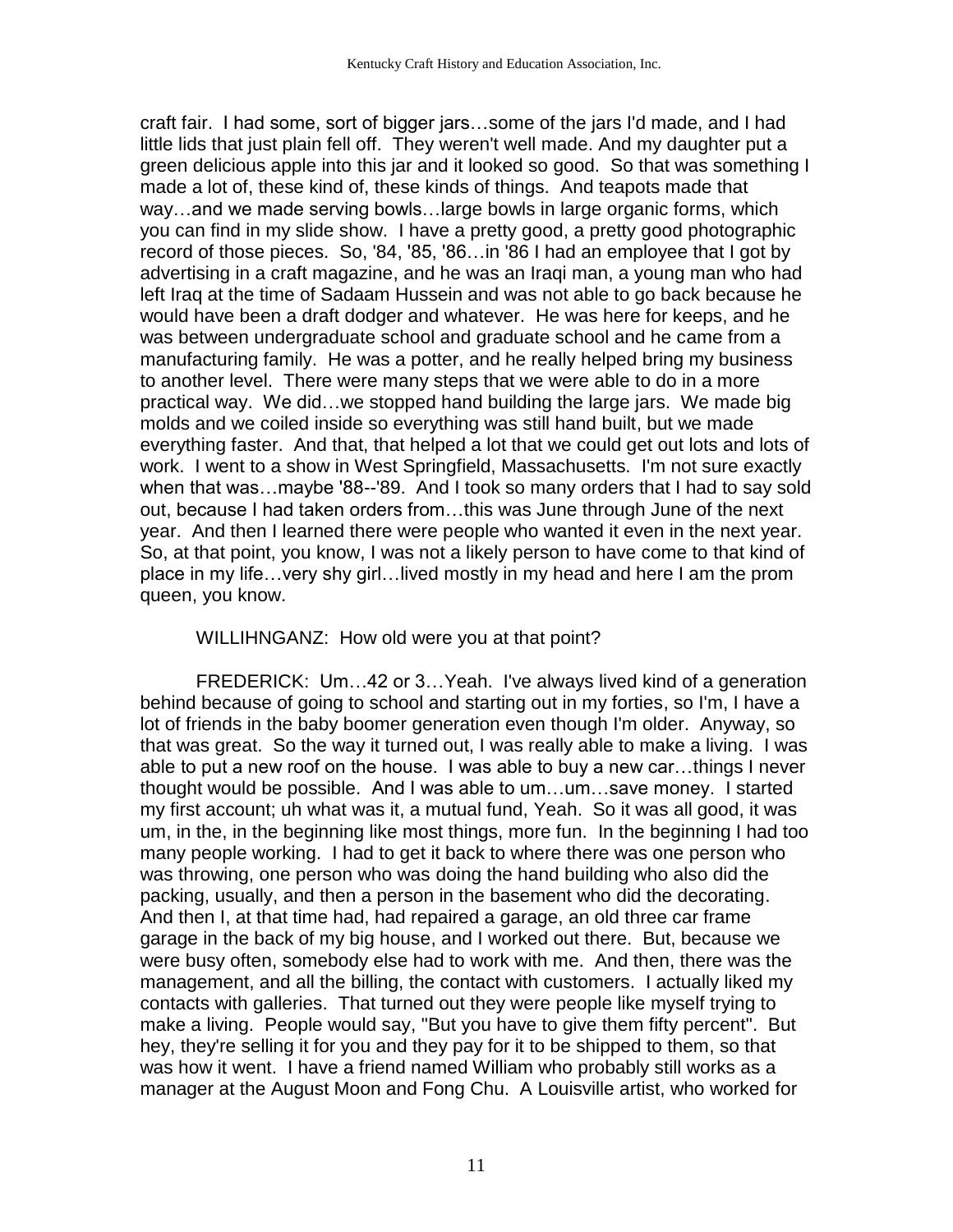me briefly, brought William in. I remember William in the basement packing any kind of boxes we could find with newspaper. And it got to the place that we were ordering craters, big, big stiff corrugated boxes from a place in Tennessee, Southern Indiana and they'd come in big van and we'd have to drive our pick-up truck down to the end of the alley and bring them in. And people would come into the yard and say, "Is this really a business?" You know, because it looked like a house, and then they'd go down into the basement and they'd see. So, I longed for a little time off, and I had a brief residency at a place called The Marie Anderson Center in Southern Indiana in 1990 and I was fired up for time off, time to work on my own, which I managed to get. I was accepted as a summer resident at the Archie Brae Foundation in Helena, Montana, which is a fabulous kind of mecca for ceramic artists. It's in Helena, which is kind of in the middle of not much…small, very interesting kind of granola towns…State Government is there. That was a really fabulous experience and at that point, I really longed to work by myself and…not run a business. I couldn't see any way, and I was also coming to the time when I could collect on my mutual fund, fifty-nine and a half, and so…um…I began to work towards it. From that time on, I was thinking, so it wasn't 'til 1996 that that happened, then it ended. I wrote something pretty good at that time as well, that I'll read you little parts of. Here it is. This was in a craft journal and it was called, "The Last Notes of a One Woman Band". And it was like saying thanks for the contract to advertise. I will be in Costa Rica in winter and not at the big shows. Let me get my original copy cause that one didn't print out very well, that part of my life.

"In 1984 my staff and I didn't know if we were up to the challenge of getting out the seemingly endless volume of work requested. But we got better as we went along. It was a good learning experience, figuring out how to put time consuming hand built pieces into production. I had some very talented people working for me, and have paid them well as well as the business could afford. Most of the work in the beginning, and some later, came directly from one-of-a-kind pieces I had made. It was hard to turn these things over to other people, but as it happens through many repetitions; my employees often brought beauty to the shapes and surfaces that the originals did not have. Some work didn't repeat well and had to be abandoned. At the end, we worked even more cooperative, we worked even more cooperatively with my employee's ideas and forms becoming incorporated directly into the line. This was reflected in changing the name of the business in 1993 from Sarah Frederick Pottery to the Sarah Frederick Studio Pottery. In the beginning, it seemed to me an ideal way to work with people but I gave up a good deal of responsibility and wound up having to claim some of it back. Being in business was definitely a growth experience in people skills. Some combination of people worked well. We had two marriages and several shared pets. But overall, it was very challenging to have other people in my work environment and especially to be in charge of it all."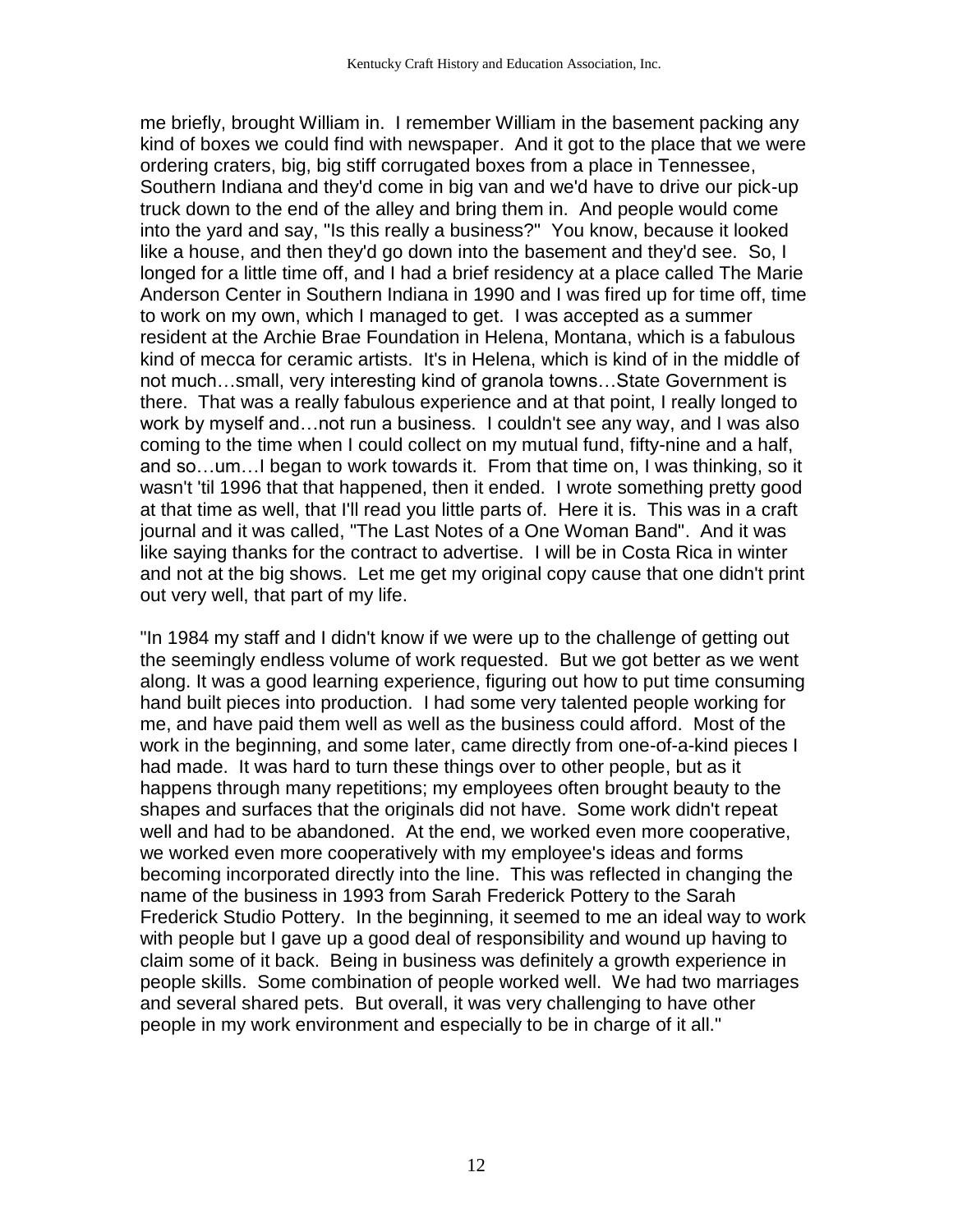Anyway, there's more to this, but, uh, I could see that I probably didn't have some of the skills needed. Today it would be a lot easier to be in business with Internet and so forth, and I really felt ready to end.

"I think it takes youthful energy to strategize a business like this into the next century. So for what I call the foreseeable future, my new one person band should provide enough to live on and time to work, study, and travel. This February, instead of going to Philadelphia and Baltimore, I was in Costa Rica. These were certainly some of the most intense and memorable years of my life."

And I said, "Being in a small business is a full time job, in fact it's hard to put your feet up and feel like the day is over, because it usually isn't." So…that was how that ended and I took a summer studying at Alfred University with a figurative ceramic sculptor. I did some figurative work. I persuaded him to let me into his class and that was very, very interesting.

WILLIHNGANZ: Tell me about what figurative work is.

FREDERICK: That means sculptural work about the figure.

WILLIHNGANZ: Okay, so these are more like statues than…

FREDERICK: Yes, that kind of thing. And what I learned is that very small niche of the ceramic world, you know, a lot of schools don't teach that. We in the 70s and 80s…we moved out of just pods into sculptural pods and into pure sculpture which some people do at, you know, very refined small things. Like Ron Nagel, who teaches at Mills College, now makes little cups and little things, and they're very highly colored and they sell in the four figures.

WILLIHNGANZ: Wow.

FREDERICK: So, ceramics has come that way. I'd say right now there's a resurgence of interest in, in hand made…in pots, in wood fired pots, in the earthy pots that were made in the 70s. But, figurative ceramic sculpture is, as I said, very small niche. Some schools teach it, some don't. And so there were many different kinds of people in this uh, in this workshop…about 20 from all over the country. And it was fabulous and I loved doing it. We had a good model, and Alfred's a place where you can study almost anything…probably the best ceramic library anywhere. And I thought I was pretty good at it. And my teacher seemed to be pleased with what I had done, so I came back. And at this time I'm self employed but I'm by myself, so I can go on a residency, and I can do ceramic figurative work. And that had a kind of an evolution where I'd gone as far as I could without models and going to drawing class. If you go to a drawing class, the model, the model just sits in one pose; it's not geared to see a model as a first experience in many different ways. So when I was in a residency trying to work on the figure I'd kind of come to a place, a frustrating place and I looked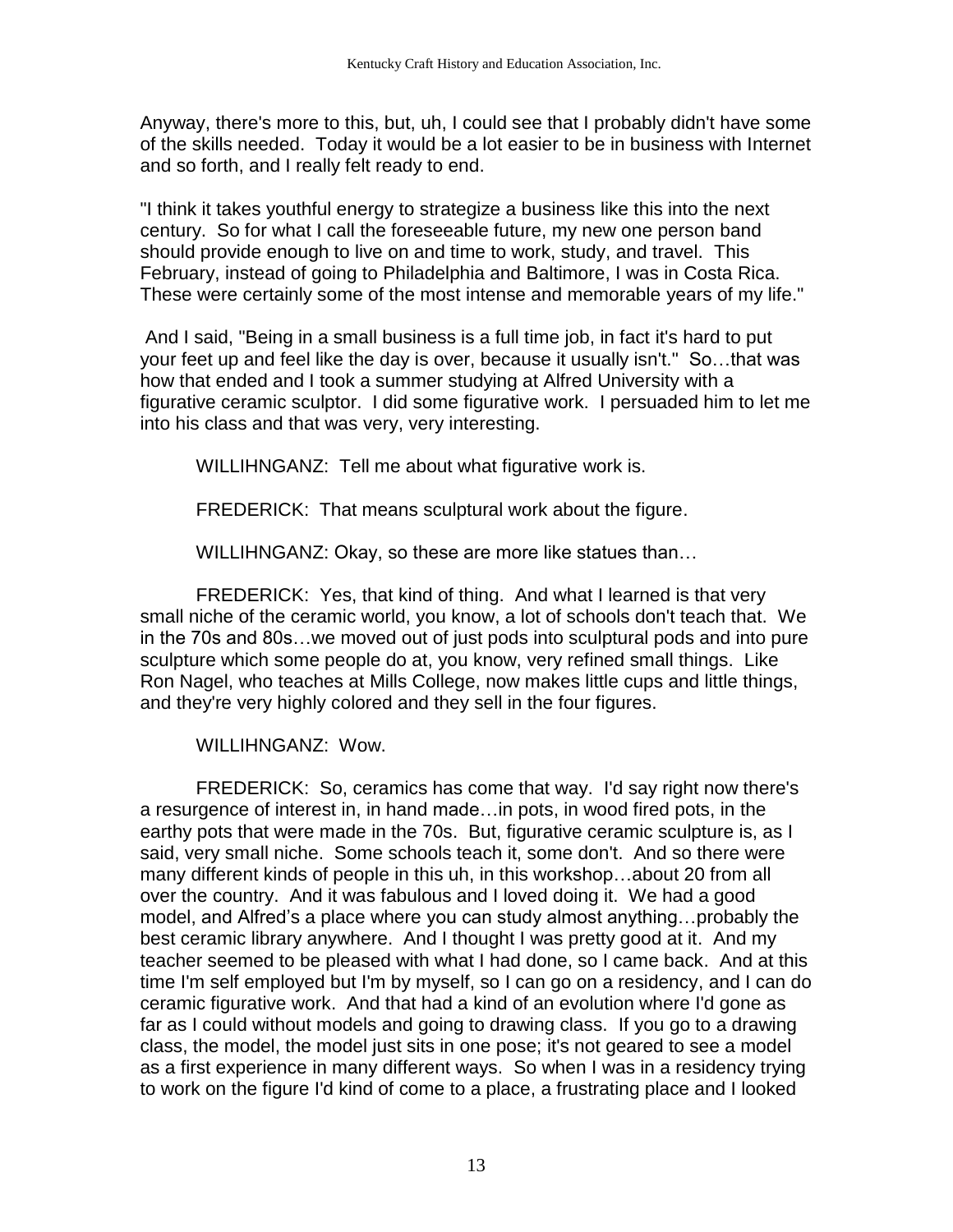out the window. And my previous high fascination with the landscape was like, "Oh I could make that, I could make that in clay". And so I went right into doing that. The next summer after that, well I got a grant from the Kentucky Foundation for Women. Go ahead and yawn, you must tired (laughter).

WILLIHNGANZ: No, no. No, I'm just…I haven't heard some of these foundations, in terms of the art world. I'm kind of interested in hearing more about them.

FREDERICK: Oh, you know the Kentucky Foundation for Women that Sally Bingham established, and I had a grant from her. Early on, she kind of solicited people. She'd said, "Well, why don't you apply for a grant?" And I said, "Well, okay". So I got a grant for uh…working on glazes. And at that time my Iraqi employee Haudi, and I, developed a piece of equipment for making certain cuts, you know, cut plates. And I wanted his technological things. So, um…I in the late 90s…I got a second grant from the Kentucky Foundation for Women. At that time it had changed, Sally had turned over leadership and it was…well, as they are set up now, they are really supporting women and…women who are disadvantaged in their life, and women who need to come up through the arts or who can somehow be helped by the arts. So, there are public action grants, and then there are now grants for women artists based on their arts. So there are kind of two different categories. The first grant of any significance after Sally Bingham's that I got was an Al Smith grant from the Kentucky Arts Council. I got that in 1991, the year I was at Archie Brae, so that gave me enough. Originally I was going to build a kiln, an extra kiln with that, but it kind of went into the daily thing, and into my resume, and into my pride, and my thanks, and uh, my gratitude to the State and to Al Smith.

WILLIHNGANZ: Now, when they made this grant to you, did they have any strings attached to it, or…

FREDERICK: No, they had, the Al Smith grant was fabulous. It seemed like a lot of money at the time--\$5,000. Now that's a small grant. It was purely based on your art; it was juried by out of state jury, five slides.

WILLIHNGANZ: Five slides?

FREDERICK: Five slides, Yeah, which is great. That's a great way you know. I, if you do it for an NEA grant I think they take twenty slides, I'm not sure. But this was five slides, so it was quite challenging to you know put your highest self into five pictures, so. And it was with the work I had been doing in the studio, all work I had done, but you know…

WILLIHNGANZ: With the ceramic work, right?

FREDERICK: All ceramic work, Yeah.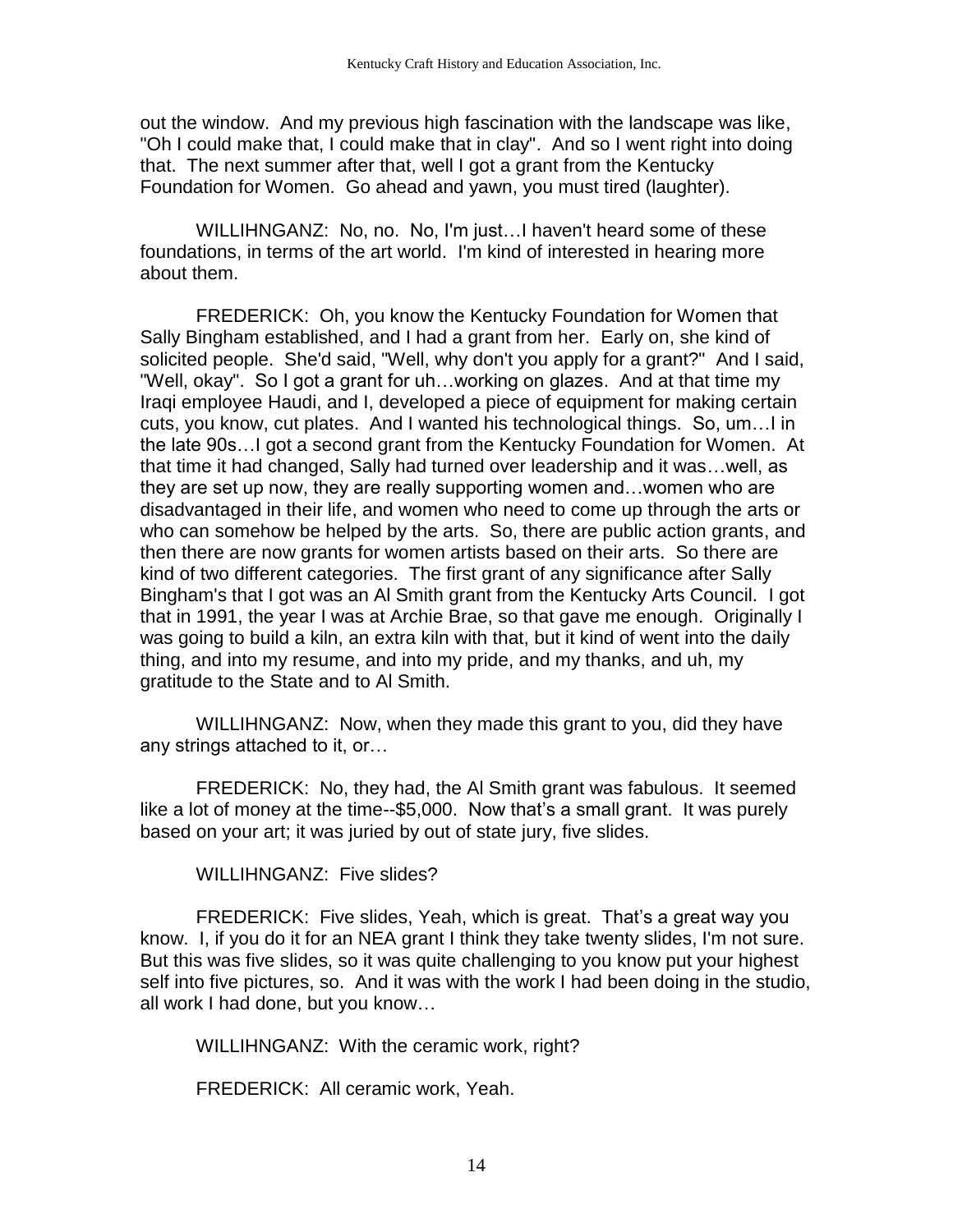WILLIHNGANZ: It just seems to me that if you're judging it based on ceramic art, you'd actually want to see the actual ceramic work, rather than just a picture.

FREDERICK: Well, that's true, but there's been a real development photographing three dimensional work, so sometimes the slides are better than the work. I mean, I've seen pictures of work of mine that's like, a kind of not very significant piece, but a great picture. So, it's a picture show. You have to have good pictures to get into the craft, the American Craft Council shows, and it was all slides at that time until the late 90s…it was all slides. So, for a while many of us were going to a wonderful photographer in Cincinnati named Ron Forth, whose still taking pictures, I'm sure. He took beautiful pictures, and he'd give you slides and transparencies in case you wanted to be published. And because of the wonderful pictures he took, I was…I have some pictures, for several times, in Ceramics Monthly magazine. He said to me, "Well, I'm doing this vertical". And I said, "What do you mean?" "Why, I'm taking a vertical picture because that way you can get it on the covers of Ceramics Monthly." So, I didn't really want to be on the cover. It didn't…that seemed like too much. But, I did have a very nice, small article, so I was very happy about that. Oh, that's my new cell phone ring. Just let that go. I'm afraid it'll ring seven times. Okay, so…Sally Bingham's organization, or the Kentucky Foundation for Women, gave me a grant in 1998, and with that I was able to go to the Vamp Center…a wonderful art center in Canada…and work for three months towards a show I was going to have at the Swanson, then Swanson-Cralle Gallery. And in that show I had some figurative pieces and mostly the landscape work, and it was extremely well received, critically…and by artists. So that was where I was headed when I had to make this major break in my work. Two semesters of teaching, which was very exciting, but teaching takes it all away from you. It's fabulous, but I really didn't…really have much time left for work. And then I sold my house. I did a good deal of travelling in those years from 1999 'til 2005, when I sold my house. I didn't do much ceramics, the year I sold my house. I took up rug hooking which gave me some lap work to do. And then 2007 the NCECA, National Council on Education for the Ceramic Arts, met in Louisville, which was a very big deal…and I was invited to be in seven shows. So at that time I had bought this house, and it was very rough, and I was able to use it as a studio. So I worked for a year, oh that's the message tone (chuckle)…I did a lot of work. One piece I was very happy with, which I can show you...it's downstairs. Or, I can bring it up and we can look. And then as soon as that was over, I had a gig at Country Day School. And the week that was over, I had to take everything out of this house and put it in storage, and then this house was taken apart. So there was no place to work. I did work briefly at the Mary Anderson Center again, which at that time had really had…a wonderful and still does has a wonderful ceramic studio. So I was able to work up there last summer…it really wasn't like it had ended. But there came a time when I had to stop…pack up from the apartment where I was living…get all my stuff organized to come here, and all this time I was also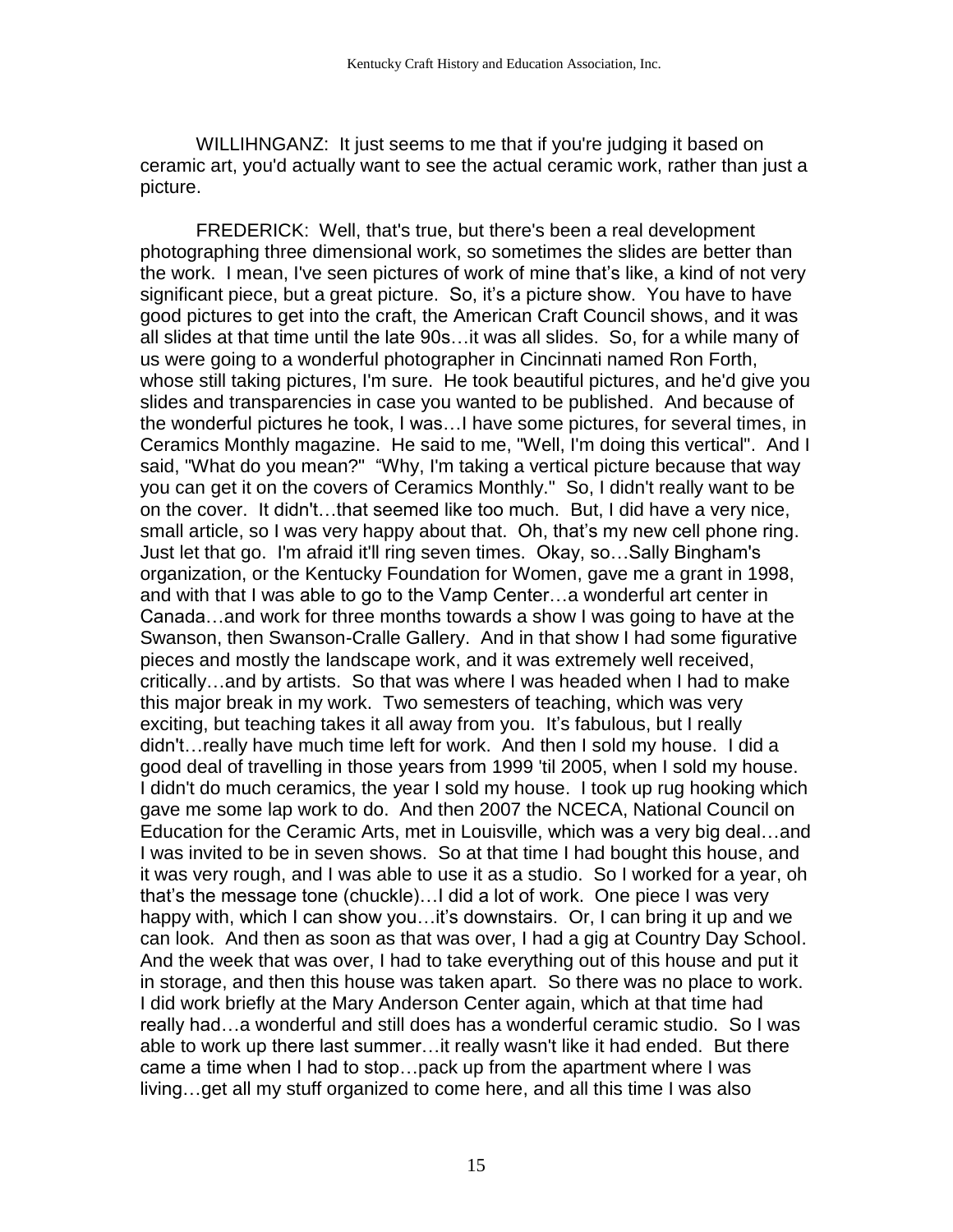continuing with my rug hooking, which I can't show you. What did I do with that piece? I might have put there, here…and as you'll see in pictures of my work, its…its most of my work…my ceramic work has been about color and surface. It's not so much about the forms, though in my production life I think we had a lot of interesting forms, but it's mainly about the surface and about color. And so I was super attracted to rug hooking, which gave you access to all this wool. And it's a little traditional pattern that was one of the first pieces I made. And its very…can be very meditative work. You get a good light, and you can sit and you can watch television, listen to music, be totally…quite…which I've done a lot of recently cause…just very calming and this is uh…I have a big fascination with magnolia leaves, which are so beautiful when they fall off the trees. They, they turn a lot of different colors, so I'm making uh…a piece for someone's home, and this is my magnolia leaf Opus. I'm very interested in working in rug hooking in a pictorial way, using it more like tapestry than like, like carpet. But, since I I've got back into ceramics this summer, and I did these pieces for Maker's Mark. I was working with red clay again, and I got some terrific ideas. So, I have two pieces going downstairs in my studio that…they got me quite interested, and I'm anxious to get back to them.

### WILLIHNGANZ: Is there a kiln here?

FREDERICK: Well, at my other house, I had two electric kilns and a big gas kiln outside. The gas kiln I built, or had built with the help of many of the people who work for me and friends, was supposed to be for me…but for about six or seven years it was used basically by my whoever was my main ceramic thrower. First, Chris Baskins who worked for me for three years, and was a wonderful employee, and became a fabulous potter, he makes beautiful things. And then Keaton Win, a wonderful young man who teaches at Georgia, who's highly, in Georgia, highly talented--he used it. They both used it professionally, and I didn't begin to use that kiln until after I had retired the business. I had people say "You're going to retire?" And I said, "No". And they would say, "You're gonna retire, do you have a job?" (Chuckle.) And I'd say, "Yeah, I think so; I think I have a job." But I began to use the kiln then. That was part of what I was aiming at, and my original training was in high fire work with the gas, you know, fuel…atmospheric kilns, gas fired, wood fired, and I really, in my training that was ceramics at its height. In fact, I had some embarrassment with my work among potters. My friend Greg Cycle called it toaster ware because its low fired…because it's bright. Now, and then when I went to Archie Brae, it was supposed to be the mecca of high fire, Asian influenced ceramic work. There were a lot of people using the electric kiln and doing brightly colored things. I was kind of surprised. But that's the kind of change that's come in ceramics. Anything is possible now, and there are all these different categories, and some schools emphasize that kind of work. Some schools emphasize more high fire work.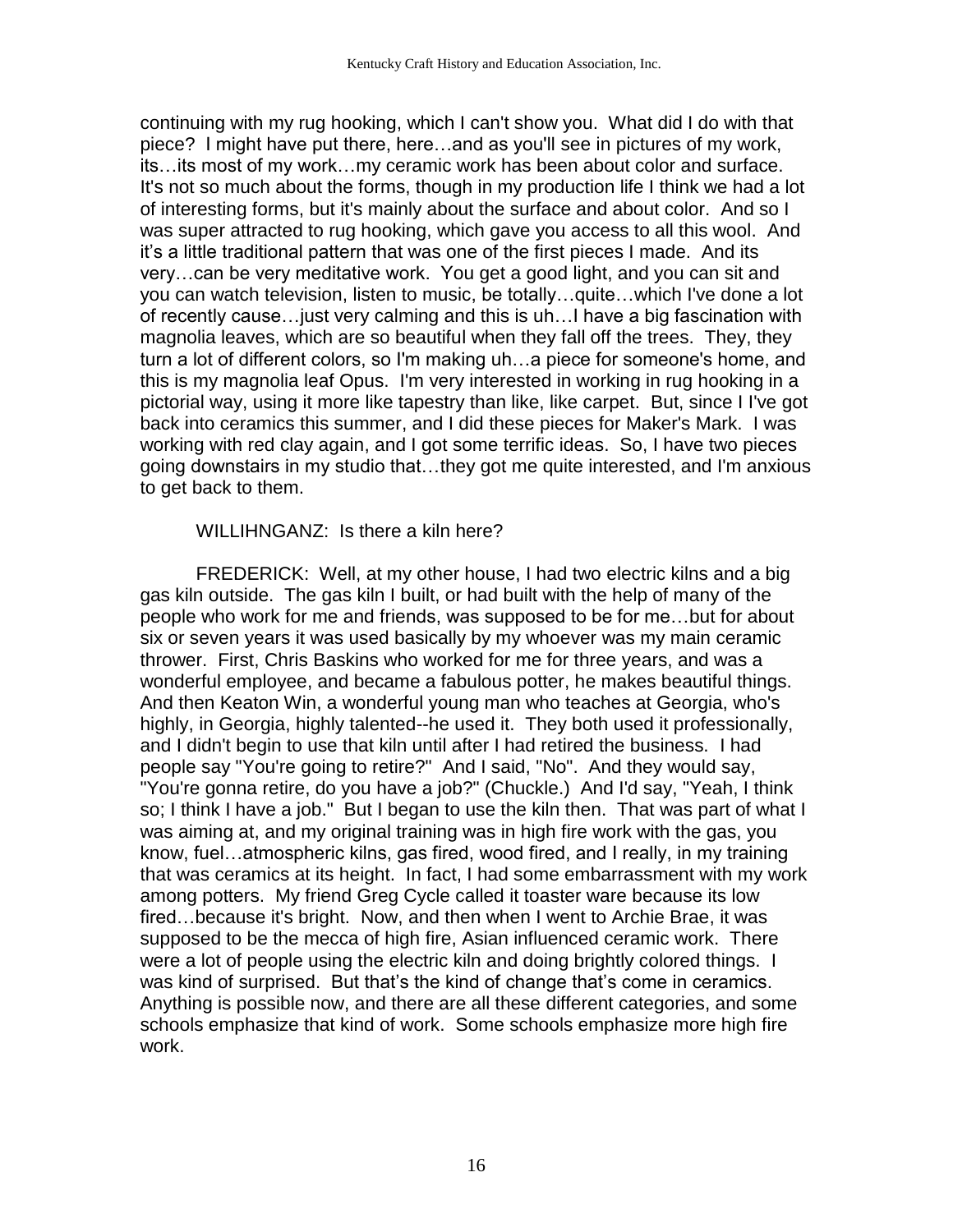WILLIHNGANZ: Now, the high fire work, does that, is that required for…or are you barred from doing bright colors with high fire work?

FREDERICK: You're limited, you're limited. The last, the last configuration of my kiln was what was called the Soda Kiln. That's the kind of salt firing. Salt firing is that heavily worked, like German jugs, and like the old jugs, early American jugs, that kind of pebbly orange peel surface, that's the kind of surface you get in salt. And it's highly valued by ceramic artists, and it's quite beautiful, like wood firing is also very beautiful. When you tell people about wood firing, they say, "Oh, it sounds so exciting," and then you show them the work and they say, "Oh, its brown." (Laughter) And potters love it; it's a kind of niche appreciation for that. It's very beautiful work, more akin to Asian, early Asian ceramics. Jack (Unintelligible) of course, do it all, paint on things, and contemporary Japanese artists are highly imaginative and do beautiful things in high fire sculptural, highly glazed. But high fire is more traditional in a Soda kiln, which is like a Salt kiln, but it uses soda, how can I explain it? Its…salt has two ingredients, and a Soda kiln only gives you one. Sorry to be so untechnical in this, but in a Soda kiln you can…I got very bright colors; blues, yellows, very nice bright colors.

WILLIHNGANZ: The salt, or the, whatever you refer to…

FREDERICK: You have different ways of getting the salt or soda into the kiln, usually it's with a kind of steel tool that you put into the kiln and dump the salt out. There are ways of, and what it does is combine with the atmosphere of the fire and it glazes the pieces. It, it, the sodium whatever in the salt adheres to the silica on the surface of the clay, and gives it a surface.

WILLIHNGANZ: Hmm…

FREDERICK: That's a poor explanation but that's the…

WILLIHNGANZ: But that gives you a hard ridges, kind of a strong surface…

FREDERICK: Yeah, it's a hard…Yeah.

WILLIHNGANZ: And it makes your pieces heavier, doesn't it?

FREDERICK: Not necessarily. No, they don't have to be heavier, uh, high fire work is just tends to be a bit heavier. I can bring some pieces up and show you.

WILLIHNGANZ: Alright, we can take the camera down and…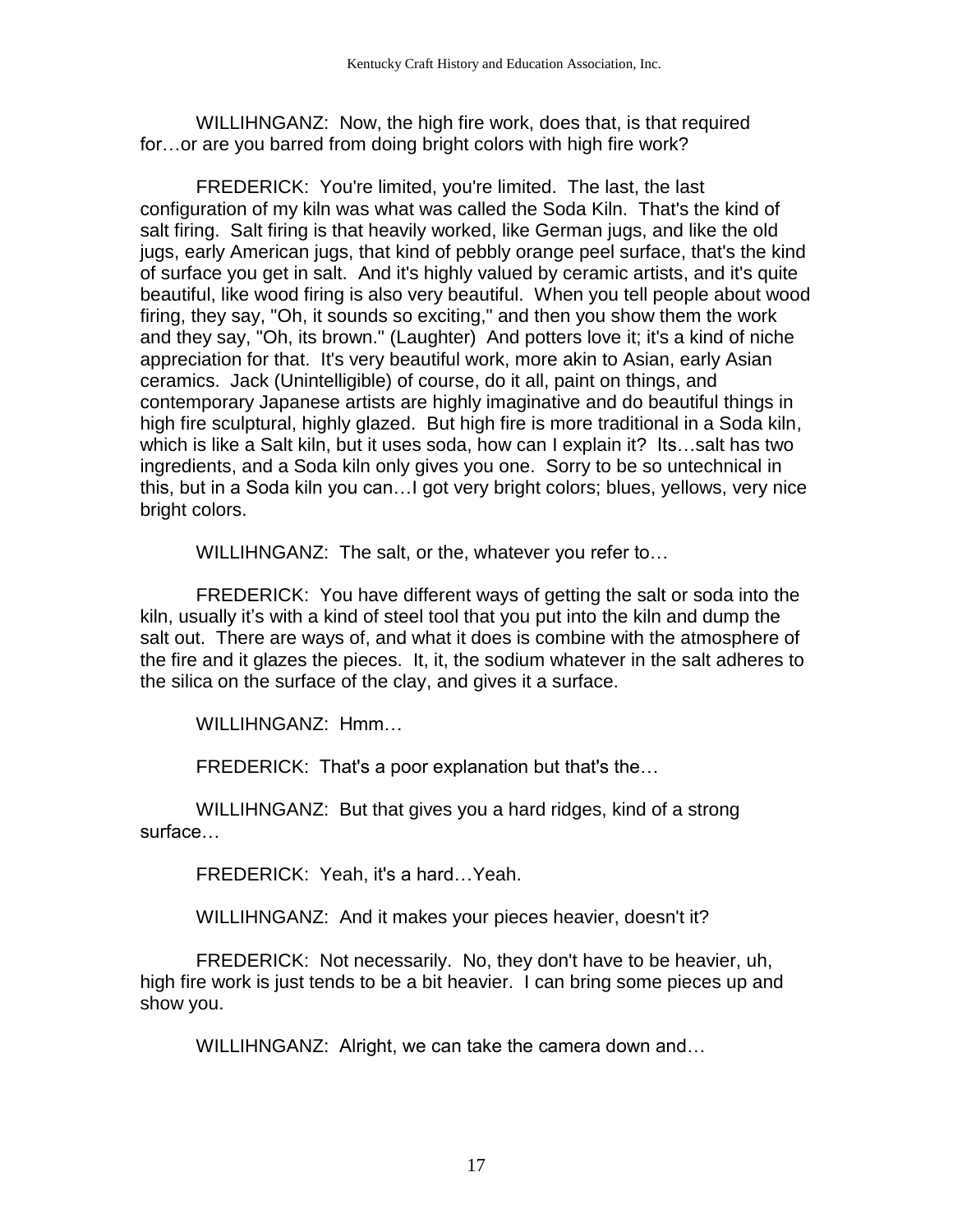FREDERICK: Yeah, and look, and have a look at different kinds of work that would be fun

WILLIHNGANZ: Okay…

FREDERICK: So, then I began to use that kiln and I, and I sold it to a young potter, Suzy Hatcher. And she, that kiln…she has it up in her yard in Crescent Hill. And I don't have that kind of kiln now. But, I'm going to build with some friends up in (Unintelligible) of some friends who are going to build me a kiln. This was after my Rude Osolnik Award, they said we're giving, we're building this kiln for you, so…October, I think, is the target date for starting…that'd be a small kiln right outside my studio…

WILLIHNGANZ: That's terrific though…

FREDERICK: Yeah, and it'd be like my own little oven, not big. My other kiln was so big, that to load it up…and the heavy shelves and all that. I just couldn't take it on without help, and I, I'm not that productive on my own, to make enough work to fill a kiln…

WILLIHNGANZ: Do you have to get special Fire Marshal clearance or whatever for installing a kiln? I would expect it...

FREDERICK: Only if you use any gas, otherwise you do it and hope for the best.

WILLIHNGANZ: Wow…does that change your home owners insurance?

FREDERICK: I have wood stove and that's, that's cleared with my home insurance. You don't usually talk about that. There are three ceramic kilns in that, or there are four right in Crescent Hill…big ones.

WILLIHNGANZ: Wow…

FREDERICK: And usually you use propane instead of, because, the gas…that requires all kind of dealing with City, City people and it's not very reliable. It's down at certain times…you can't count on it for pressure. So…but kiln's can be fired with oil. A lot of people are using uhm, oil, cooking oil. There are all kind of ways that the burners for the kiln can be fired.

WILLIHNGANZ: Okay. Okay, um, there are questions that I'm supposed to be asking you (laughter).

FREDERICK: Okay, alright.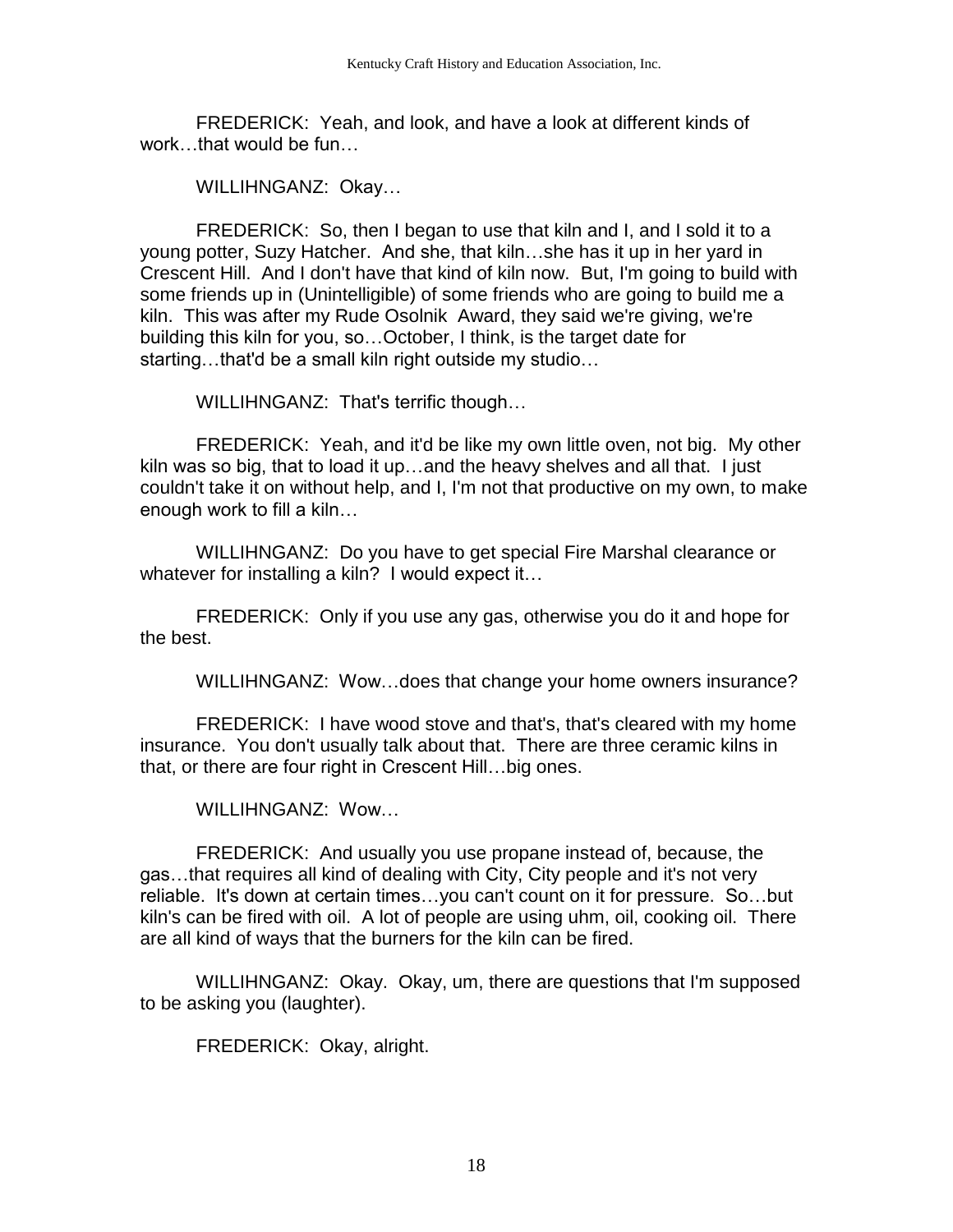WILLIHNGANZ: I mean it's lovely to hear to you talk and you certainly have your history clear in your head.

FREDERICK: Yeah. I didn't talk about Rude.

WILLIHNGANZ: No and I would like you to talk about Rude. Maybe, lets just do that. Why don't you talk a little about Rude?

FREDERICK: Okay. Well I, I didn't have a lot of brush with Rude…Rude to tell you the truth. When I'd just gotten out of college and I was living at home that summer, uh, I heard there was a conference in Berea. I think it was about organizing the Kentucky Guild, and I went and I stayed…

WILLIHNGANZ: So, this would have been in 1960?

FREDERICK: No, it would have been in 1957.

WILLIHNGANZ: Oh wow.

FREDERICK: So, um yeah, it was way back and I know that I went to a meeting and sat in the back of the room, and I listened to these people, and I know one of them was Rude Osolnik. That's all I know. Soon after that, as you know, I moved to Boston, and I wasn't back in that scene for another ten or twelve years. And early on I knew Rude as a person who made very nice Danish, modern kind of wood. And over the time, when I was working in my clay business, my professional life, I, I had…I screened out a lot of the world. I just didn't know what a lot of people were doing. But…I had, in the beginning especially, I had to say no to everything. But Rude developed into a really fabulous wood artist of, you know, national significance making very, very beautiful things.

WILLIHNGANZ: Oh really.

FREDERICK: That's really about all I have to say. At one time, Joel Evans, a wood carver, wanted to get me a date with Rude…this is just shortly before he died. That didn't happen (laughter).

WILLIHNGANZ: Well (laughter)…opportunity…another road not taken.

FREDERICK: I, I know his son Joel through, from my years in Berea. I have a real fondness for Berea.

WILLIHNGANZ: Yeah, it's sort of the heart of the crafts world for this state.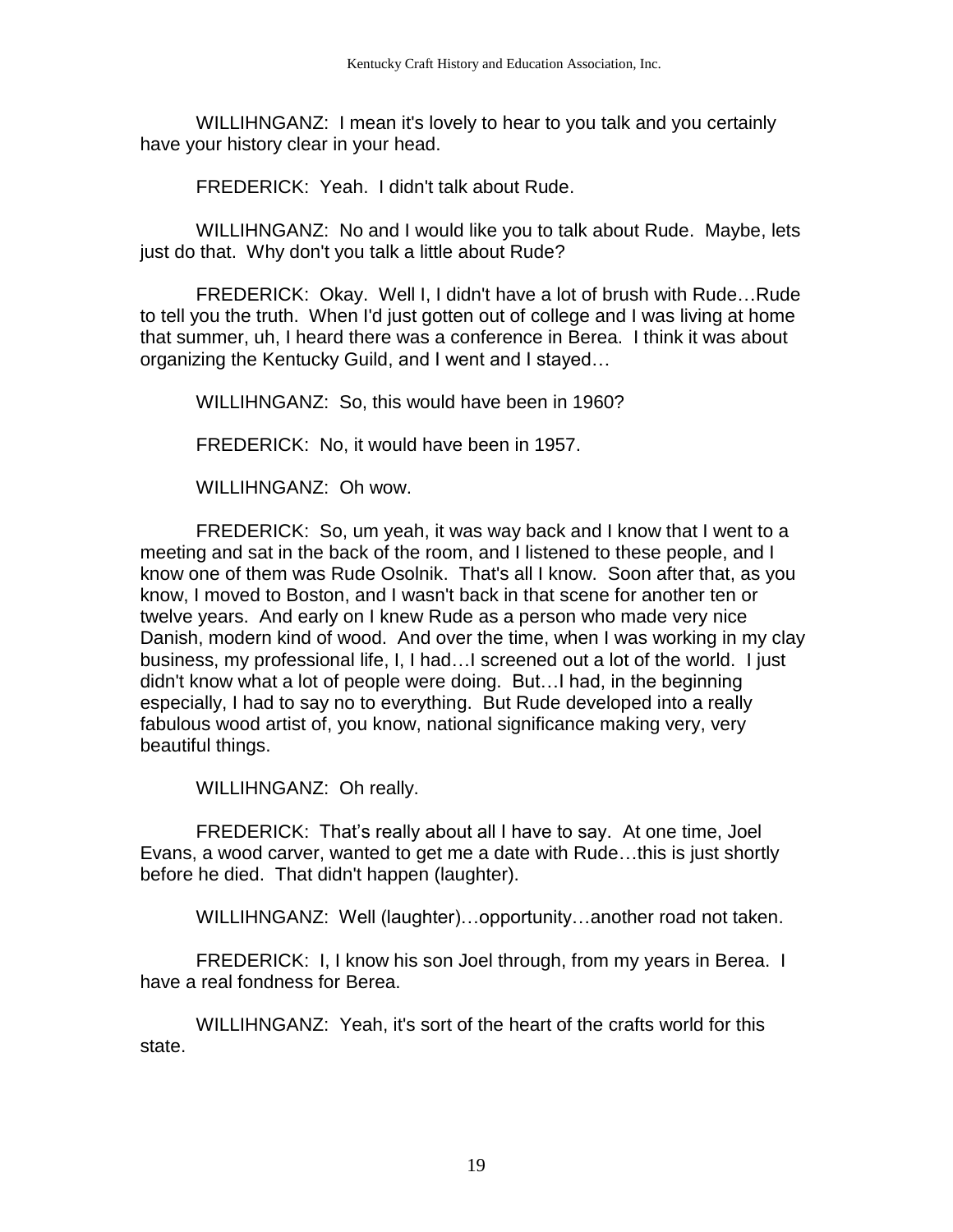FREDERICK: Yes it is. Yes it is, definitely, and I'm so glad the Artisan's Center is there.

WILLIHNGANZ: Yes, it is nice to have it there. Although, I was surprised to learn that a lot of local craft people weren't that happy with it.

FREDERICK: Well, I see, Yeah it takes, Yeah it takes…there has to be a way because people like to go to studios. There has to be a way to get that word out, and probably the Artisan's Center doesn't give it out. I know that…

WILLIHNGANZ: They do a certain amount, but they're running their own business, and it is in some ways a competition.

FREDERICK: Did they…Yeah…and the Art and Craft Foundation in the early days, I have to say they would not give out artist information at all, they didn't want any competition.

WILLIHNGANZ: Wow, how did that work?

FREDERICK: Well, they were a great sales gallery and…

WILLIHNGANZ: This is now which organization?

FREDERICK: Well, it's now the Kentucky Museum of Art and Craft. In the beginning it was called The Craft Foundation, Kentucky Foundation for Art and Craft, Kentucky Art and Craft Foundation.

WILLIHNGANZ: Okay. And they, they would market business, but they wouldn't tell you who the artist was?

FREDERICK: Yeah, they marketed…no, no, no, it wasn't that. They just didn't want to give out addresses, which is alright. You know, galleries have a right to protect their business, but they didn't…that was just, that was their policy at the time. They didn't particularly, they didn't want people to go to the studio and buy them, because they thought we would sell more cheaply, which we might have. I mean, once I became more professional, I knew that I mustn't do that. I might for my brother-in-law or my sister, but I learned not to do that because that wasn't fair. Another argument that we had in crafts in Louisville was, a gallery would say you can only sell at my gallery, which is fine for a painter, but a craft artist needs to sell lots of stuff, and you had to stand your ground on that. I'm going to sell at the Crafts Foundation gallery, and I'm going to sell at the Swanson-Cralle, where they give me shelves, where I have shelves. So, I managed to get around that, because that really…a person living in Louisville, Kentucky…and if they don't have a wider market can't make a living through one gallery and their studio really. You know, they have to rely on art fairs and a lot of travelling.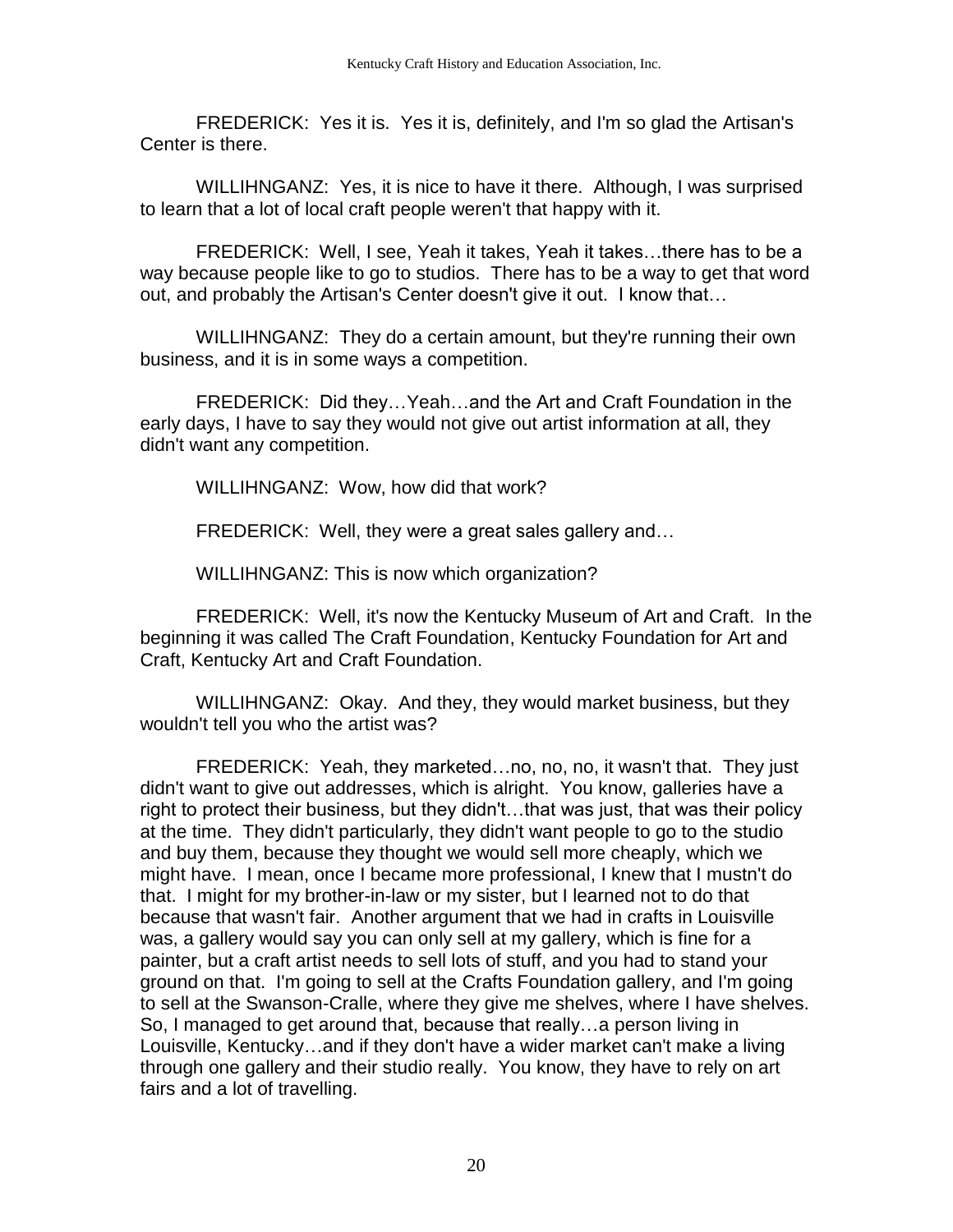WILLIHNGANZ: Well, it surprised me the number of people that I've interviewed, who are notable artists, who were creating beautiful work, who can't support themselves on the work they create. They still got a day job to bring in some money…Yeah there is, it's…

FREDERICK: Yeah, there's a lot of that. I lucked out. I think it was being a little bit older, being desperate, having two children and no money and, and um…I think I'm good at marketing. I think that was my gift. I knew, I kind of knew the avenue in a way…the politics…and that helped.

WILLIHNGANZ: Okay. Did you ever apprentice with anyone?

FREDERICK: No, I didn't… I didn't…and when I needed help, I didn't feel I could have people for no money. The apprentice system doesn't work all that well in this country. Its…it can work if, um, if it's a single artist who is established. Like, I can mention Silvie Graniaelli who, um…is an artist living in Virginia…makes very beautiful work. She has, what might be called an apprentice. She has one person at a time. Several artists do this. John Glick does that. One artist at a time who works in the studio…they're often given a place to live in exchange for doing some grunt work and their own work. But, I needed more help that. I could let my…usually my number one employee, the person who was throwing had time, lets say in the evening to do, it seemed to be guys right straight through to do their own work. But, they were working for me during the day, because that was the need. I felt I needed to pay them because I knew what it was like to be poor. So, I paid as well as I could, ending up…this was in the 80s…paying people at the top \$10 and \$12 an hour.

WILLIHNGANZ: Wow.

FREDERICK: And, when we got really super busy in the late 80s, I devised a plan to give my employees a percentage of what I made. How did it work? Seemed like a brilliant idea. I took a certain percentage over what I earned, and gave them that…was on top of their salary. There was a percentage that they earned, to compensate them for working longer hours and really…

WILLIHNGANZ: Have you had any continuing education experiences, such as workshops, or a week or two at specialized art institutions like Penland or Arrowmont?

FREDERICK: Yes. I've been to Penland twice, and it was a wonderful experience. Once I went with Wayne. Wayne was teaching hand-building, and a friend of mine named Debbie Gruever was teaching throwing forms upstairs at Penland. And I think I was a guest artist for that, I can't remember. That was fun. And I was a guest artist for a potter named Mike Imes who taught at Penland one summer. So…and then…I went as a student in 1995 to study with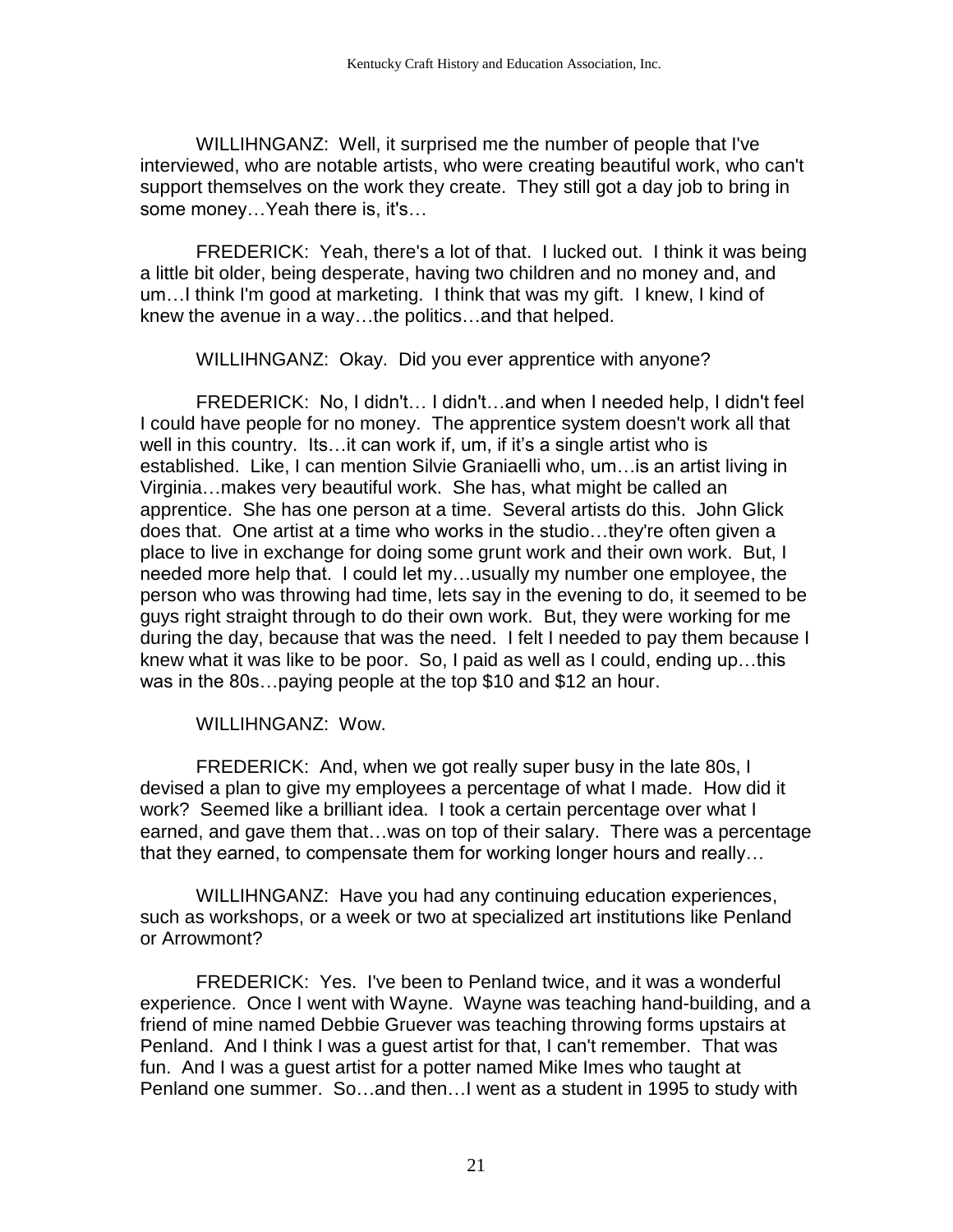a man named Ed Everly, who is a well known ceramic artist, I guess my age or older. He's very highly thought of. He paints on pots in that really fabulous way…has a great technique. That was great, and those kinds of workshops. I recommend that everyone keep being a student. I mean even if you're a, whatever your status in life, and…a two week workshop is like half a semester, and if you can go someplace for a whole summer…most people can't get gone that much its, its wonderful. Because places like that, the Tennessee center, that experience I had very early in my career, and I was able to leave. I mean I was just doing what I could to make money at that point. That was probably in…when would that have been? Very early 80s or late 70s when I went there, and I was there like two or three months. So, I've done that. I went to Alfred…seems to me there were a couple of others, but Yeah that's, that's very important.

WILLIHNGANZ: Have you travelled in this country or overseas, and had that affected your work?

FREDERICK: I travel to look at the landscape mostly. Um, Montana was a fabulous experience, travel wise landscape wise…

WILLIHNGANZ: I've been to Helena, and I…

FREDERICK: Yeah. It just blew me away. I loved it so much. I traveled in…my other great experiences…um…traveling in Central and South America. I've been to Ecuador. Um. I've been to Mexico. My best experience in Mexico was in the state of Veracruz. I was invited as a result of my time at Banff, Canada. Mexico…our art organizations have a lot of exchange back and forth. So, from being at Banff, I was invited to salt glazing, salt kiln building workshop in Veracruz, in the state of Veracruz, where in spite of the low fire red-ware that's made everywhere in Mexico, there's a group of art potters who…um…want to do high fire work, and we built a salt kiln and we had a show. Veracruz is a fabulous unknown state. I couldn't even get post cards there…very beautiful. Jalapa the capital, they call it the Athens of Mexico. So, on the eastern edge of the mountain range in that coast, that curved coast, it's where the Olmecs were.

WILLIHNGANZ: Have you ever been to Chihuahua, to the Mada Ortiz?

FREDERICK: I haven't been to Mada Ortiz, but in my recent trip to Tuscan, and yeah, to Tuscan, I saw a lot of…and then I went to Santa Fe the next year…maybe on that same trip. Yeah. I've been to Santa Fe twice, and seen a lot there.

WILLIHNGANZ: It's fascinating to me because, uh, I've been told that their pottery…they don't do it on a wheel.

FREDERICK: No. No. It's hand built.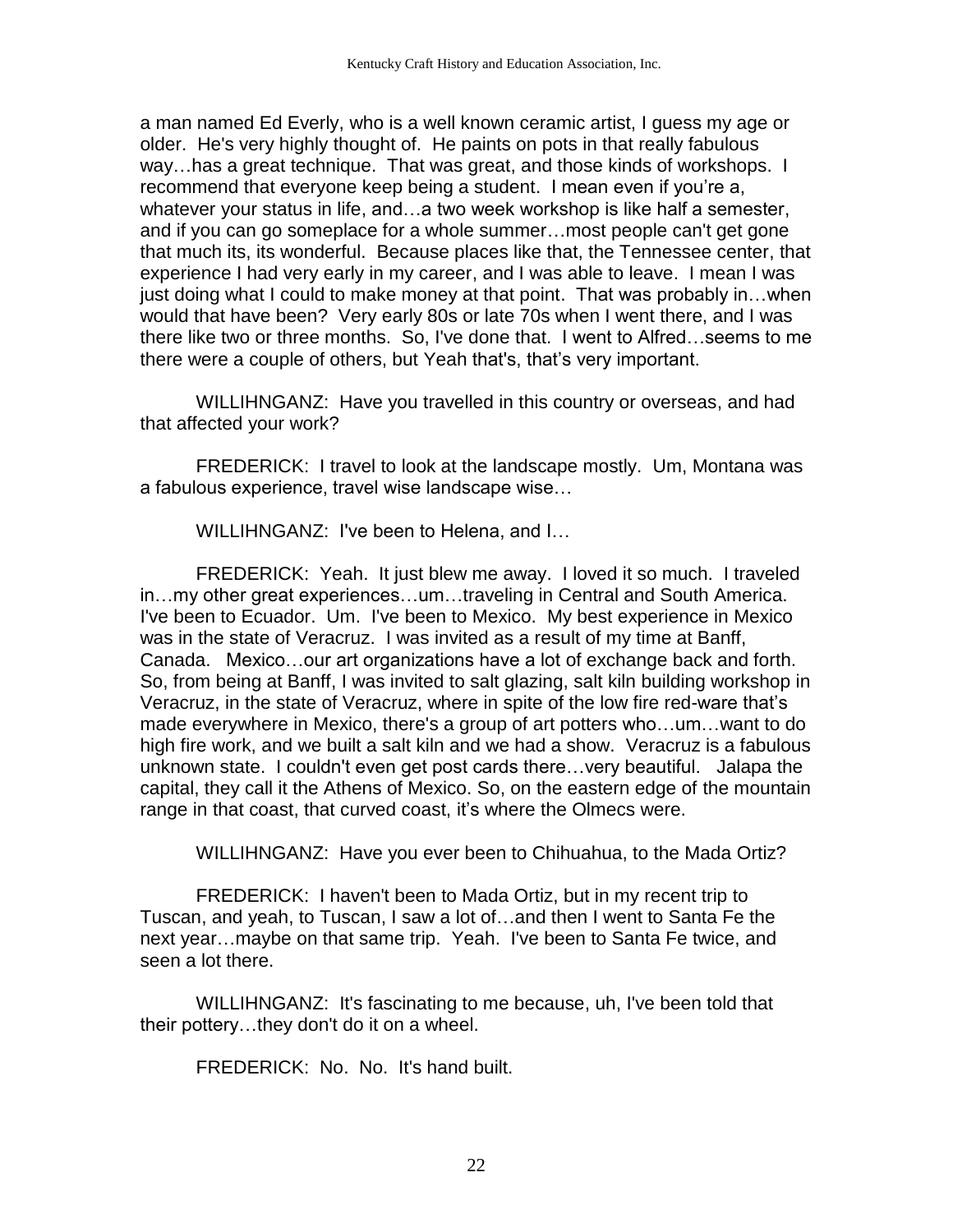WILLIHNGANZ: Its all hand built? And yet you look at this and there's no way you can know its not…

FREDERICK: Yes…oh yeah…Wayne's been there.

WILLIHNGANZ: yeah, well yeah, he… in the 80s spent quite a bit of time there.

FREDERICK: He's been there…yeah, yeah, yeah.

WILLIHNGANZ: Does your work, does the function of objects play a part in your work?

FREDERICK: Well, it did in the beginning, but that was my training. And what I say about my work is that the charm of it…I think of many of these pieces was that they were functional but…I'm looking for…can't find that other one. They're functional, but they're bought because of how they looked more than their actual function. This for instance, is not really a good example of a salad bowl. It's bought, it was purchased to sit on a table and look grand.

WILLIHNGANZ: Oh, it's terrific. I think it's great.

FREDERICK: Yeah.

WILLIHNGANZ: How do you do this glazing, this gold glazing?

FREDERICK: Well this was a really lucky accident. Uh, up on Frankfort Avenue where Barbara Slowers is right now, a little ceramic shop was going out of business. And, I needed some liner glaze. That's the kind of glaze you pour on the inside of things to make it water proof. And I picked up a box of, um…Harrison Bell Wasters glaze and it just worked like crazy on the two clays I used…very, very beautiful…made in England.

WILLIHNGANZ: Yeah. It's gorgeous.

FREDERICK: Really great. Yeah. I used a lot of it on different forms.

WILLIHNGANZ: Does your work carry any sort of message: gender, race, ethnicity, spirituality, humor, environmental, political…anything like that?

FREDERICK: Well, I think of myself as a story teller. Uh so, I mean personally…I love, you know, relating stories about my life, myself, other people…things I've heard. So, I'm trying to tell a story of things I've seen. Mostly, that's landscape work. No. It doesn't carry any ethnic or spiritual message.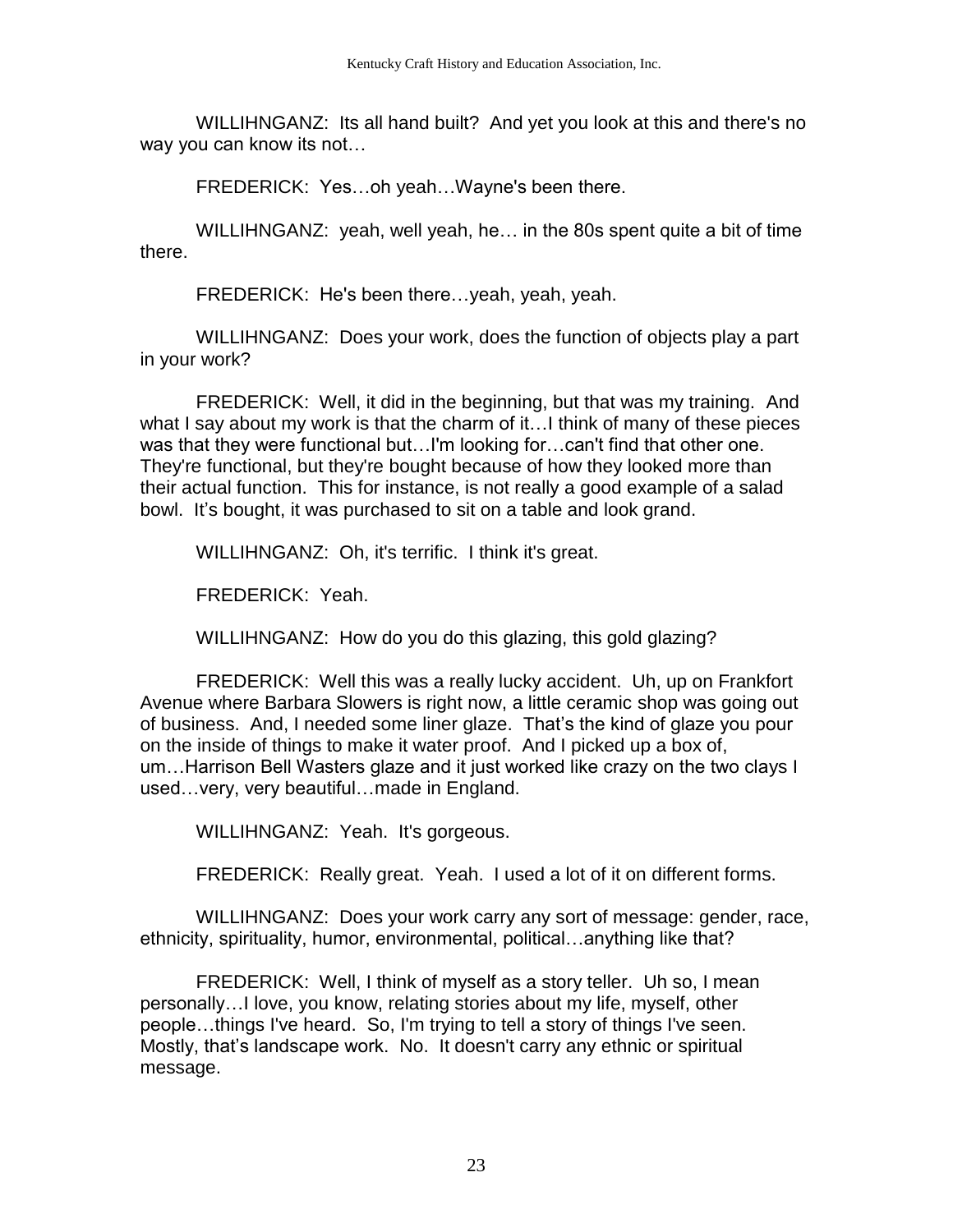# WILLIHNGANZ: What about this piece right here?

FREDERICK: Okay. This is a very recent piece. In the, in the early 90s I was invited to be in a show at Celestial Seasonings, and I made a bunch of teapots and glazed them, and sent them out there. And one of them was bought by Celestial Seasonings. I have always been fascinated with their boxes, and thought they were beautiful, and I had one blank left. When I did that work it drove me nearly crazy. It was so close, but I've actually come to like that kind of work. So I just, uh, glazed this one about a year ago, and it was really fun. It took months to finish…literally months. But, like I said, you know I have the time now. At the other time, I was trying to do it in the midst of twenty other things.

WILLIHNGANZ: That's terrific. Have they seen this? Do they know you've done this?

FREDERICK: Well, they bought one of my pieces from before…

WILLIHNGANZ: I was going to say, I would think they would want to buy that.

FREDERICK: Well, yeah. I think this is much nicer than the one they did buy. But, um, they're now making really homely, ordinary boxes. I don't know if you've seen, but....you can find a few of the teas in their old boxes, but they've got, they've there it's over.

WILLIHNGANZ: Really?

FREDERICK: So that was really, this was really fun and I like doing this.

WILLIHNGANZ: Is this for Lemon Zinger?

FREDERICK: Lemon Zinger. Yeah, that's it. I was very happy with the way it came out. And it's functional. It's a little heavy. But, I'll probably hold onto this. I don't have much work left. I had…I mean I'm lucky nearly was sold, but um…I uh…what was I leading towards. Anyway, I'm asked often for, um, pieces for auction, and sometimes someone…I really like…will call…liked happened recently to get something for Black Acre, …which is uh, an organization and a place that I have connections with. So, I pulled into my collection and pulled out another little piece, and there it went.

WILLIHNGANZ: There it went.

FREDERICK: There it went…um…this piece…my earliest, I would say, professional work, was porcelain glazed in bright and colorful glazes like this bowl…made big and small bowls. But, what I've…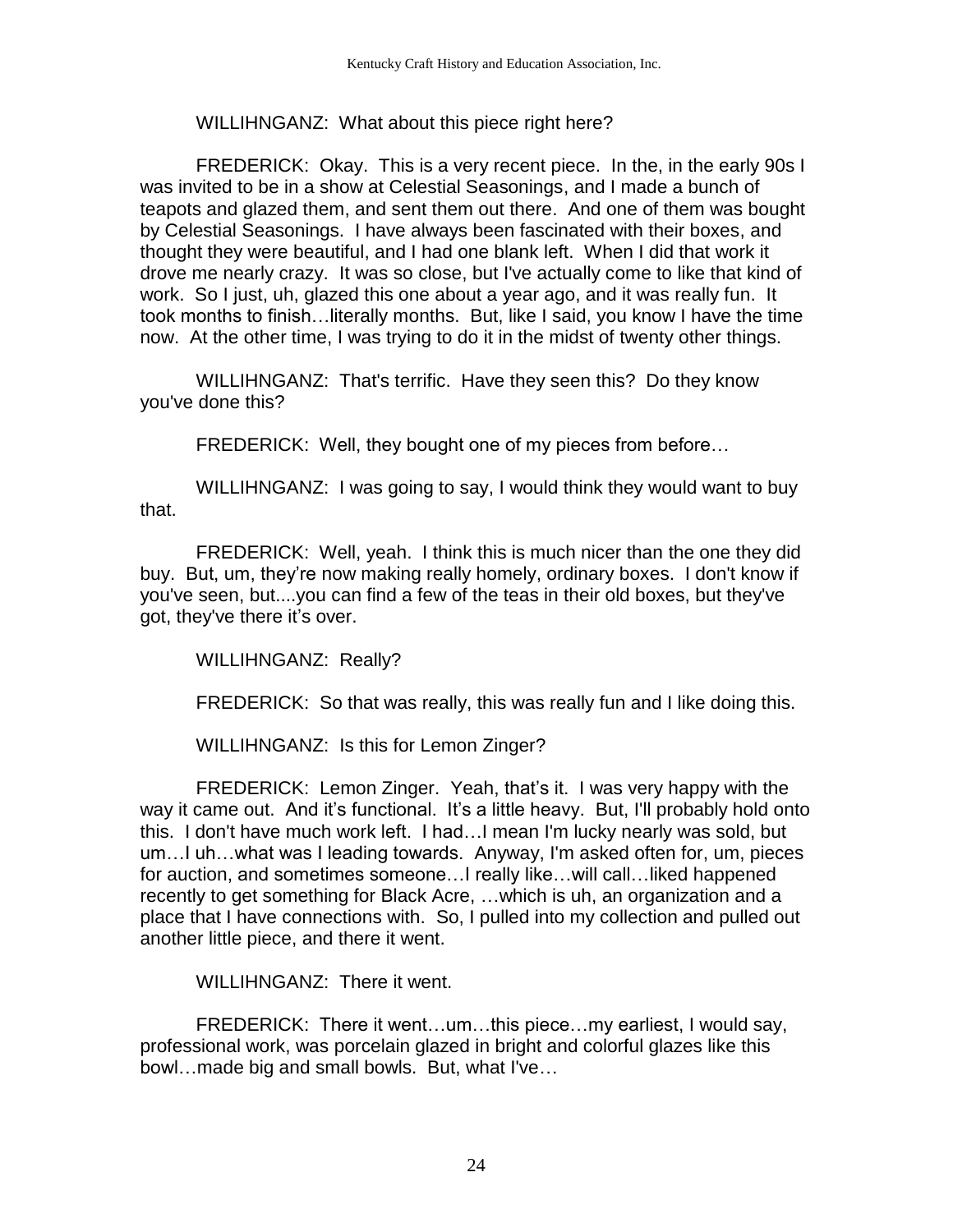WILLIHNGANZ: Simply gorgeous. It really is.

FREDERICK: I know. I know beautiful color. And um, I had discovered with a friend…this sand quarry in Southern Indiana, in Elizabeth, Indiana. It was where they mined a very fine…there was a very fine bed of white silica sand, which is not the kind of sand you'd find around here…some kind of glacial deposit. It was mined and refined, and used by Colgate in their soaps, and taken down to Jeff to be used. But, they had stopped using it. I guess Colgate had closed, and so this, this sand quarry was left. And so here's this white sand, this bed of white sand with water in it…with no impurities, it was blue. These little blue ponds…it looked like the Mediterranean, so you've got this Indiana farm field, and down into the…this, uh, fabulous…so this is a piece I did…several plates. I have a photograph downstairs that I'll show you, that shows that it was a beautiful place. When somebody would come, and my friend that I went with, had a big box camera, and when the farmer might came and say, "What are you doing in here?" We'd say, "We're from the National Geographic" (laughter). That was…um…so, that's a, that's a kind of driving force for me, looking at the landscape, making…making…and you can see that in my slideshow…things I think about. I did develop, uh later, a way of working with the figure that worked for me, and that was looking at primitive art and making pieces like that, that you know, didn't have to…you didn't have to have a hand and an elbow exactly right. It was just kind of structural. I have one slide of a piece like that I made, not much but…that, that worked pretty well and I could get back into that. I love the Mexican pieces, the large figures I saw in Vera Cruz…totally awesome. I have photographs of them.

WILLIHNGANZ: Let me uh just…

FREDERICK: It's going at all times…notebooks…You'll get it in my slideshow. Why don't we put in a tape and…

WILLIHNGANZ: See if I can catch this here, I guess I can…Okay, lets do that. And, uh, you want to tell me, uh, about these?

FREDERICK: Yes. In, in the middle of, um, my production work, I did do some stone ware. So these…this is a set of dishes that was shown at Art and Craft, and just to show you tableware in general. This is a young woman from Minnesota, who I carried into the, um, dinner work show so, there are people still making really beautiful table ware. This is an early bowl I made from the same period as the little blue bowl you saw upstairs.

WILLIHNGANZ: Wow, it's pretty.

FREDERICK: And this is, uh…soda fire. This is a kind of fruit I was talking about, the Mexican fruit that's a fairly recent…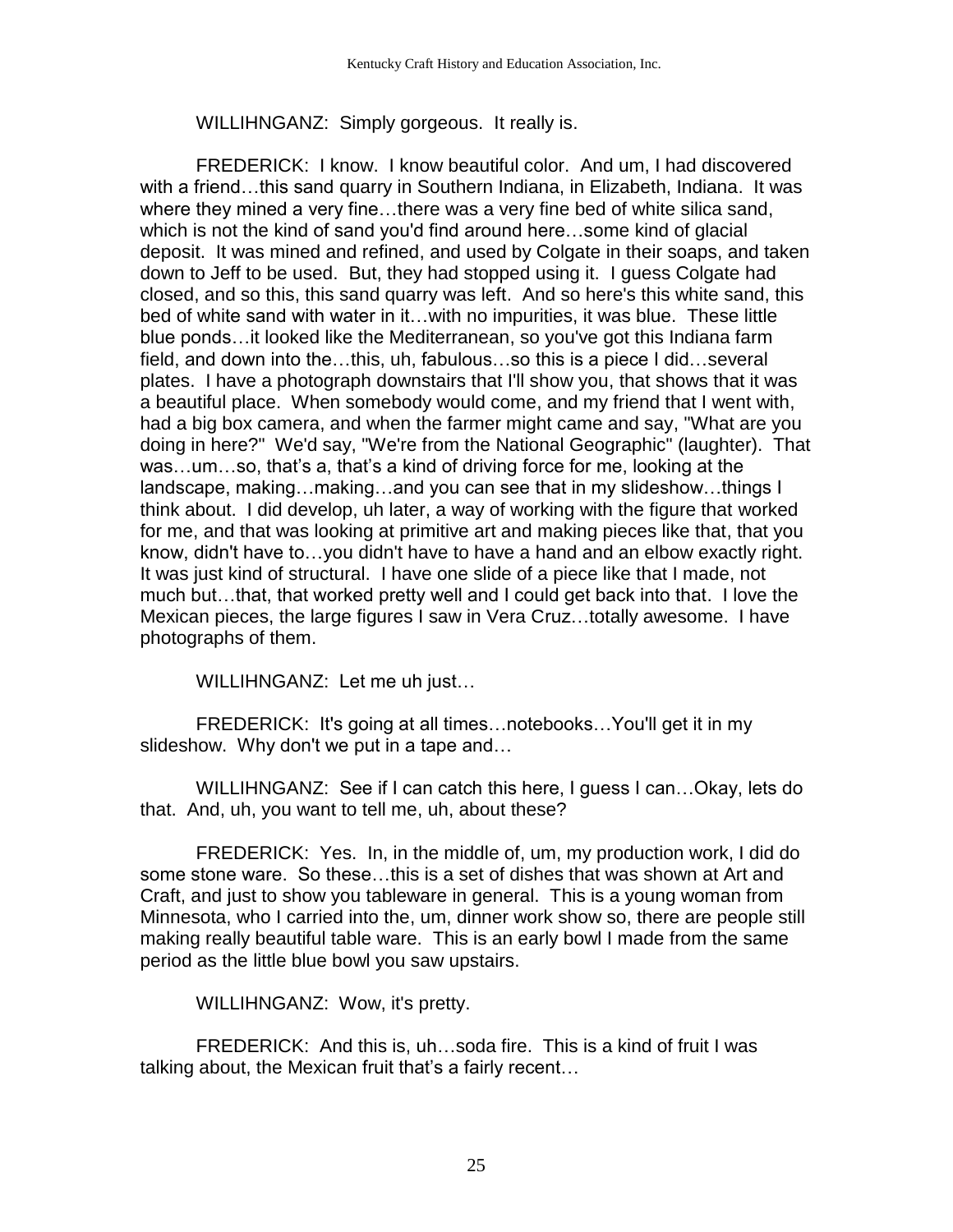### WILLIHNGANZ: Now, did you make that, the fruit?

FREDERICK: Yes. Yeah, and I made those fruit. This is a recent plate. This is a soda fired plate, um, beautiful black glaze. See this…this kind of, um, shiny surface that it has from the sodium? This is a glaze, but this was raw clay, just with a decoration, a slip decoration there. And this is a wood fired piece by Davey Reneau…this is, this is what I mean about wood. What…what you admire is this, the way the ash melts onto the piece…and the variation in color. I think wood fire would be really nice for sculpture. I think if I did more large sculpture it would be nice to have access to that kind of kiln. Here's a Wayne Mada Ortiz, not quite my Ortiz, but…He gave me this as a gift a long time ago.

WILLIHNGANZ: Wow, that's some gift.

FREDERICK: Isn't that great?

WILLIHNGANZ: That's just fabulous…Boy, that really is Mada Ortiz.

FREDERICK: Yeah. I mean, just the thought of all that. This is my latest fruit…this was an obsession I had. The box is clay, too. I saw one of these gift boxes, and I said, "If I could make that I could get a NEA grant". They don't give them out anymore. And this is a different kind of surface that I've used here. This is, uh, a surface called Terra Sigillata. It's a fine grained clay slip, colored with different oxides. I really had a lot of fun. I had to make, um…probably, let's see. This is fifteen. I probably had to make forty pieces of fruit to get fifteen that were right. The first box I made cracked in the kiln because I made a mistake, so I had to make it again.

WILLIHNGANZ: Wow. But, boy…it looks great.

FREDERICK: Yeah. I think it looks pretty good. And, um, this is uh…this is a hanging by, um…Alma Lesch…not typical of her work. She was the first Rudy Osolnik winner. And I took stitchery classes from her at the Louisville School of Art.

WILLIHNGANZ: Hmm…pretty.

FREDERICK: And I always thought that the Rude Osolnik award was for old people, and I never even thought about getting one because I thought, "Well, I'm not old enough". But, I'm probably older than a lot of people who've received 'em. Uh…you could photograph my cupboard, which is very beautiful, and full of…I mean everything in my cupboard is handmade. I don't know if there's quite enough light…but these are my dishes and teapots…

WILLIHNGANZ: And you've made all these?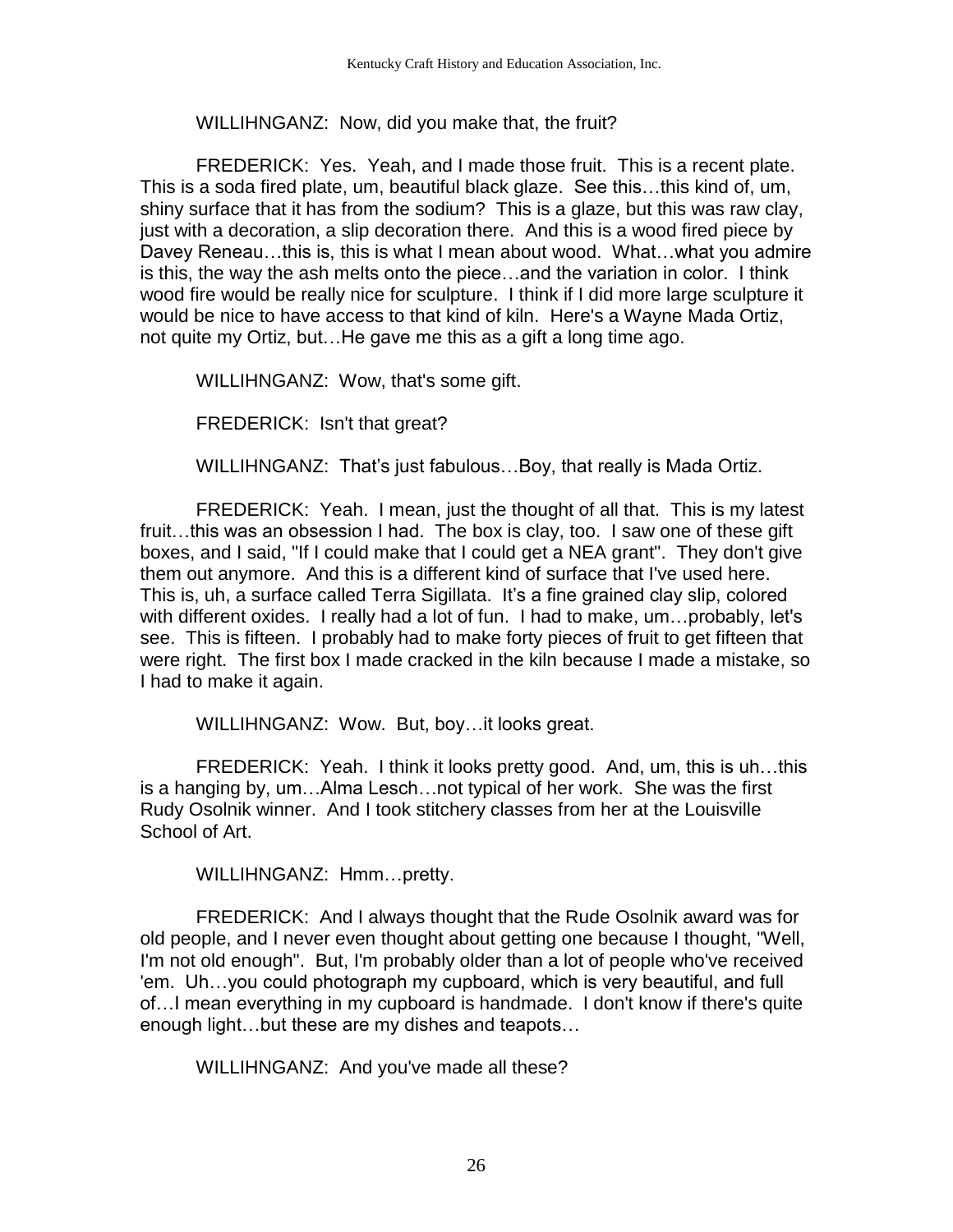FREDERICK: Oh no! No. Only here and there…I've not made that much functional work. There are things I've collected, bought, traded…

WILLIHNGANZ: Wow…interesting.

FREDERICK: This isn't very nicely arranged, but I love my new cupboards, and everything fits so beautiful in here. I should have arranged it better. There are one or two things in there I made.

WILLIHNGANZ: Which things did you make?

FREDERICK: Uh, I made this little pitcher up here, and, uh, this bowl. This is wood fired, ash… I made two bowls like that really. So, I work that way sometimes. Oh, and I have a beautiful shelf over here…you should really photograph. This shelf is awesome…and then up above too.

WILLIHNGANZ: Oh wow...Yeah, I'll get that in a second...And these are from all sorts of different artists that you've collected?

FREDERICK: Yes, uh-huh. I did the two black and white ones and the pink persimmon cup, next to one of them. I like to draw on things. The pink flamingo is where my inspiration for painting came from…that's Sandy Simon. I often use that black and white form to um…so I can draw and tell stories.

WILLIHNGANZ: Wow…these are fascinating.

FREDERICK: Yeah. I know…That's a salt glaze, the second teapot there, that's a real typical salt glaze look.

WILLIHNGANZ: Wow, look at that blue. Oh I love that handle.

FREDERICK: Yeah isn't that great? That's Silvie Granatelli, the artist I mentioned that has an apprentice.

WILLIHNGANZ: Oh my gosh.

FREDERICK: The red one was an early piece of mine, I sold little red cups like that at George Jenson in New York when I was a baby potter.

WILLIHNGANZ: What's the face?

FREDERICK: Uh it's, uh…Ron Meyers, a wonderful ceramic artist from Georgia who draws on things. He made this fabulous plate up here…the lady and the lion.

WILLIHNGANZ: Oh that one. Yes, I saw that one. Yeah, that's terrific.